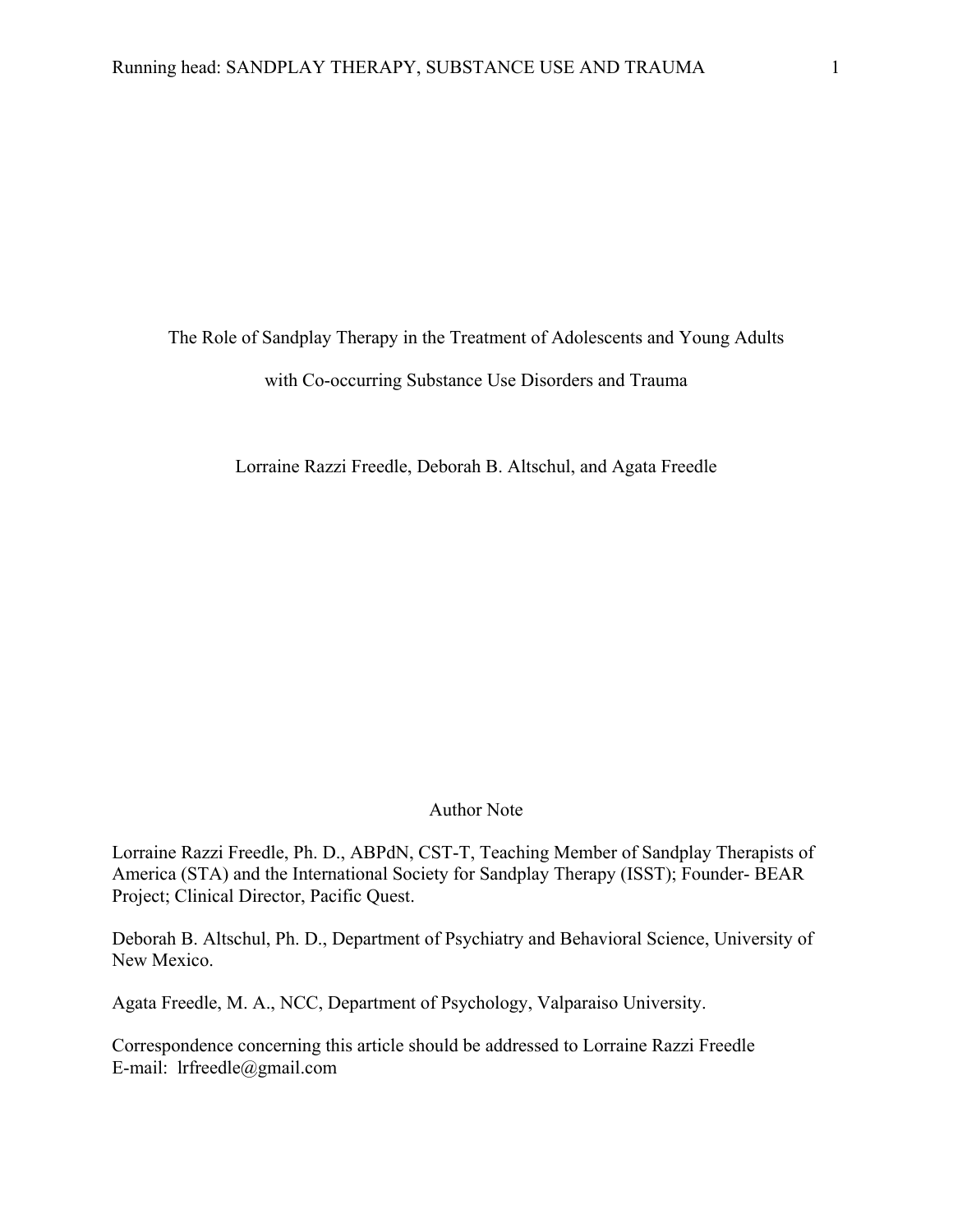## **Abstract**

This study explored the effectiveness of the Bonding through Experiential Adventures in Recovery (BEAR) program and the role of sandplay therapy in addressing the complex needs of youth (ages 14-24) with co-occurring trauma and substance use disorders. BEAR incorporated sandplay therapy, adventure therapy, art therapy and recovery-oriented support in addition to the evidence-based, 16-week Matrix Model intensive outpatient treatment program. A mixed methods quasi-experimental design was utilized to evaluate the program. Data was collected through questionnaires at approximately 2-month intervals—admission, midway through treatment, and at discharge. Separate focus groups were held with youth, parents, and staff with their responses evaluated using grounded theory. Results demonstrate that the youth who participated in BEAR significantly improved daily functioning at home, school, and in their community, and reduced the severity of their substance use problem and symptoms of distress associated with trauma exposure. Sandplay therapy positively impacted engagement in treatment with youth endorsing sandplay as the most helpful part of the program. The role of sandplay therapy in the treatment of trauma and addictions is discussed, along with implications for further research.

*Keywords:* Sandplay Therapy, Substance Abuse, Trauma, Addiction, Outpatient Treatment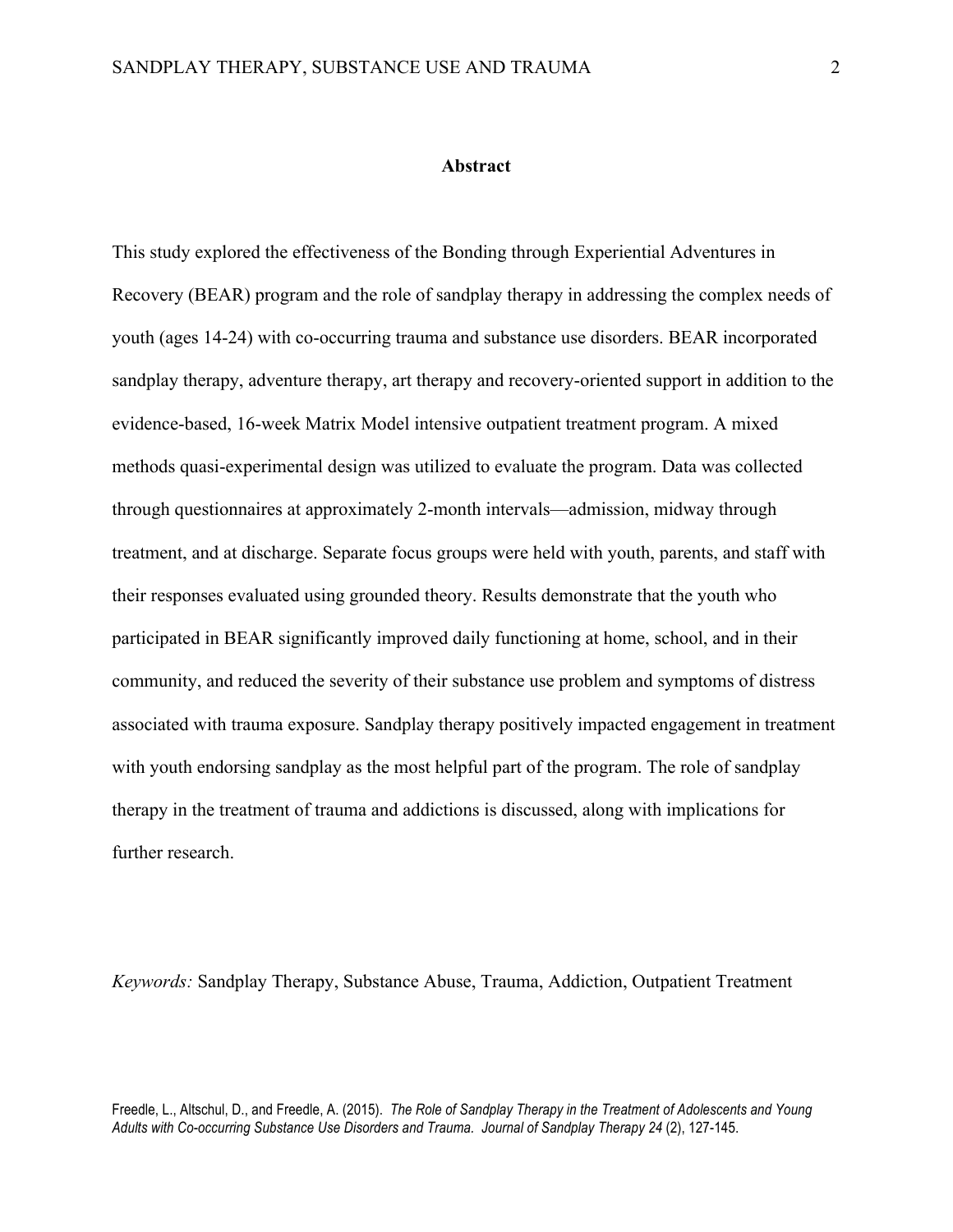# The Role of Sandplay Therapy in the Treatment of Adolescents and Young Adults with Co-occurring Substance Use Disorders and Trauma

# *Background*

An alarming rate of youth deaths by unintentional drug overdose caused one community to take a hard look at its problem with opioid addiction. A Senate Memorial (56, 2011) was issued to study the problem and to develop a comprehensive statewide plan for the treatment of opioid and other substance addictions for young people deemed most affected by substance use and abuse (ages 14-24). The plan called for the development of a service model that was culturally-competent, trauma-informed and recovery-oriented, using System of Care principles (S. Memorial 56, 2011). In response to this Memorial, a comprehensive treatment program was developed entitled: Bonding through Experiential Adventures in Recovery (BEAR). BEAR sought to promote recovery and resiliency in adolescents and young adults through an innovative and research-informed approach. BEAR incorporated the Matrix Model (an intensive outpatient treatment approach for substance abuse and dependence), experiential therapies (adventure therapy, sandplay therapy, art therapy) and recovery management. This article highlights results from an independent program evaluation conducted by the University of New Mexico on BEAR, including surprise findings related to sandplay therapy.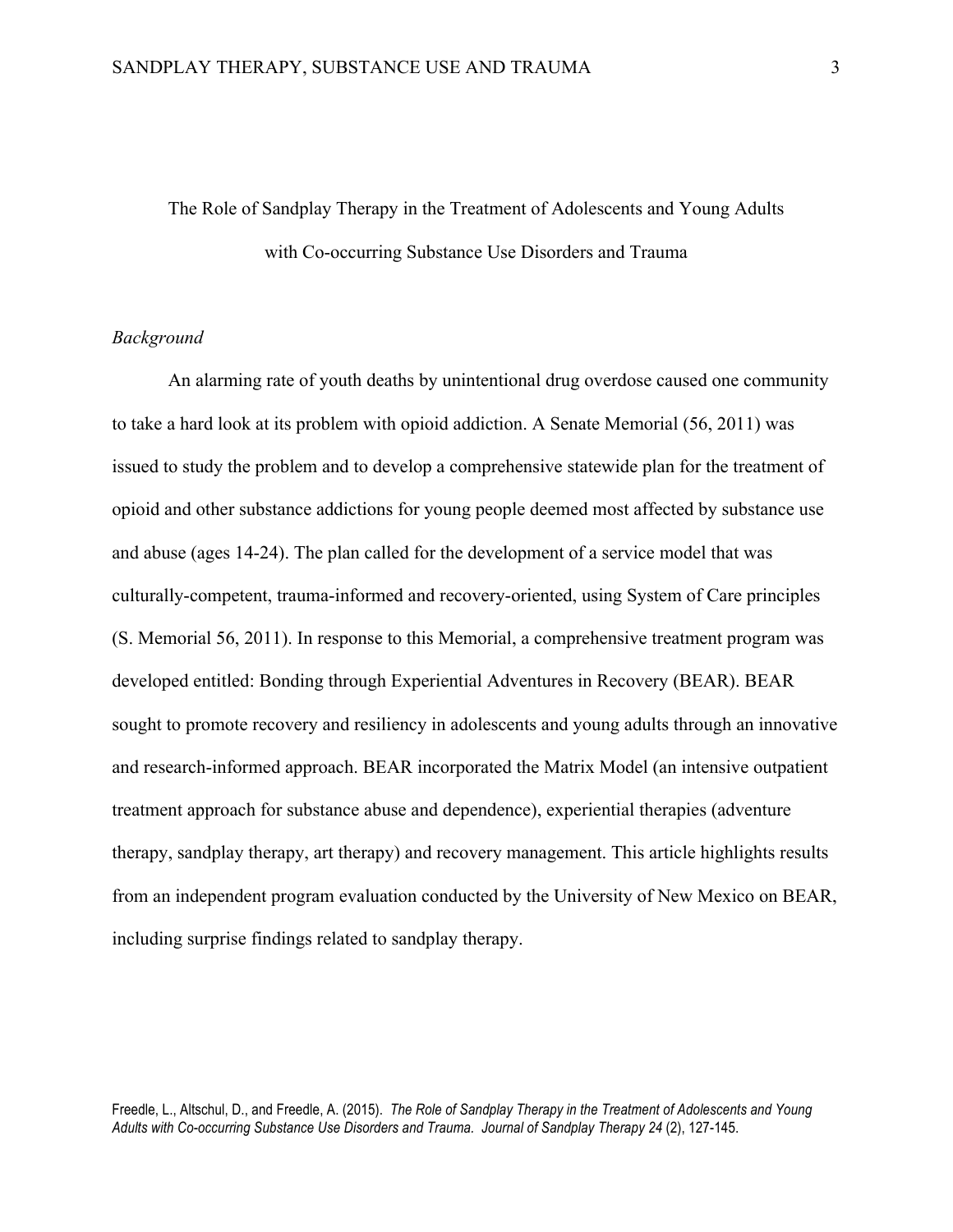# *Literature Review*

There are increasing clinical and public health concerns regarding the high rates of substance abuse and trauma exposure among adolescents (CDC, 2014). Research indicates a strong association between a history of trauma and substance use problems (Bujarski et al., 2012; Blumenthal et al., 2008; Garald, Pettus-Davis & Howard, 2013; Smith, Blumenthal, Badour & Feldner, 2010). Traumatic event exposure has been linked to elevated illicit substance use and increased likelihood of meeting criteria for substance abuse disorder (Blumenthal et al., 2008). Moreover, the likelihood of having a substance use problem is positively associated with number of traumatic event exposures (Blumenthal, et al., 2008), highlighting the importance of understanding and incorporating treatment for trauma-related symptoms and co-occurring substance abuse when working with youth with mental illnesses (Breslau, Davis  $\&$  Schultz, 2003; Jacobsen, Southwick & Kosten, 2001). Research also shows that youth with co-occurring substance use problems and traumatic stress exhibit greater clinical severity, functional impairment and service utilization compared with youth with only one of these conditions (Jaycox, Ebener, Damesek & Becker, 2004; Suarez, Belcher, Briggs & Titus, 2012). Thus, treatments that are singularly focused may not adequately address the complex needs of this vulnerable and high-risk youth population (Suarez et al., 2012).

Many intensive outpatient treatment programs utilize cognitive behavioral therapy (CBT) to teach recovery skills. Despite empirical support for CBT, individuals who have experienced trauma have higher rates of treatment dropout and treatment non-response (Schottenbauer, Glass, Arnkoff, Tendick & Gray, 2008), indicating that additional interventions are needed to engage youth with trauma in the treatment process.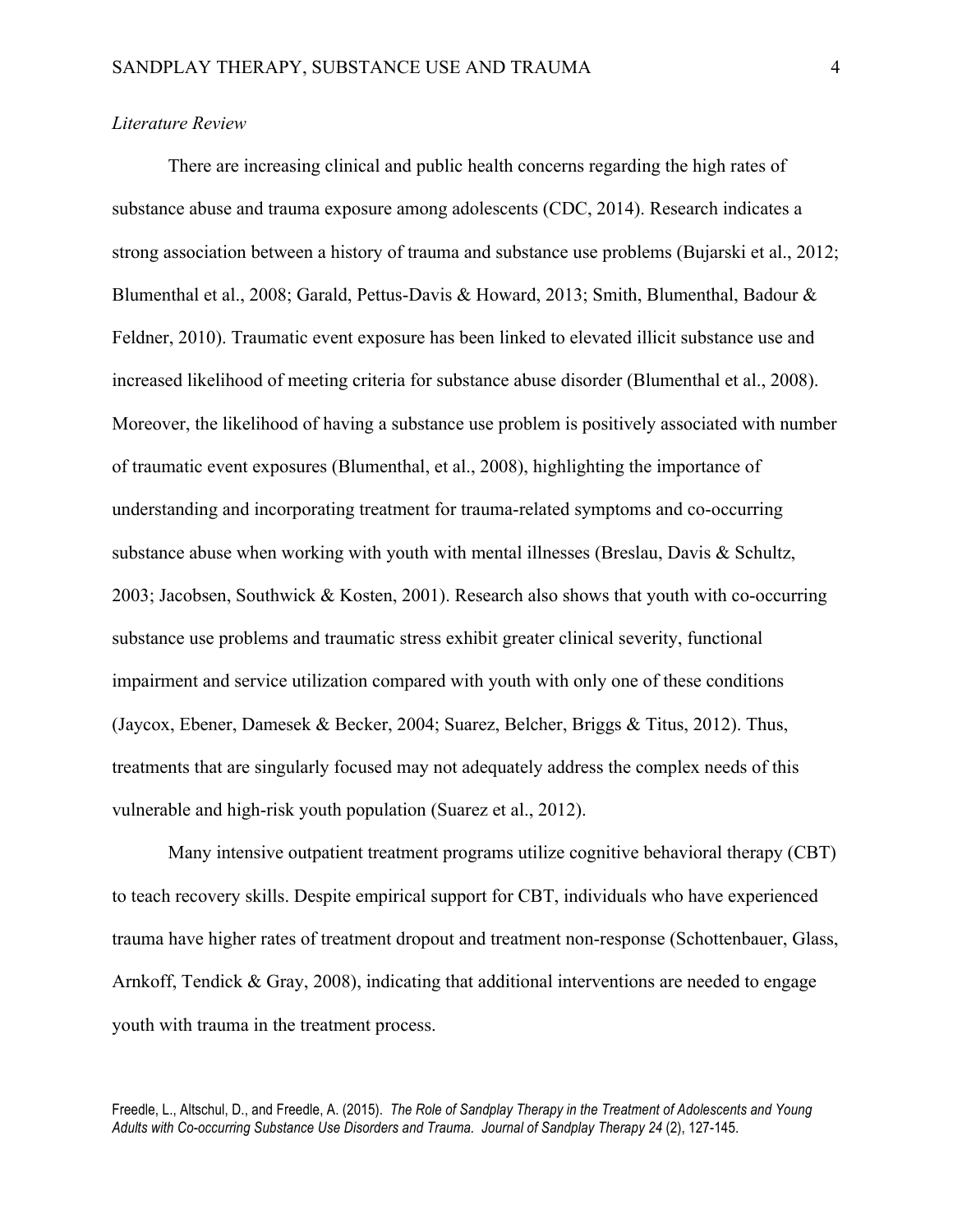Research in neuroscience indicates that trauma is imprinted in the implicit memory system (Schore, 2001), subcortical brain structures (van der Kolk, 2002; Perry, 2009), and the body (van der Kolk, 1996) outside of conscious awareness. Therefore, effective trauma treatments must target unconscious processes, provide direct access to sensory and body-based experiences, and reprocess these in the context of relational safety (Schore, 2014; Levine, 2010). In order to properly address the complex clinical needs and difficulties with engagement of young people with co-occurring trauma and substance use disorders, BEAR included adventure based therapy, sandplay therapy, art therapy, and recovery management, in addition to the Matrix Model.

Adventure based therapy (AT) is an activity based, experiential modality used to promote client change by engaging in kinesthetic interventions (Gass, Gillis & Russell, 2012). It has been used as an alternative treatment for youth who are not responding to other treatment options or those not receptive to traditional counseling. AT has been shown to be effective in reducing clinically severe symptoms in adolescents in residential and wilderness settings as well as community based samples (Gas & Gillis, 2010; Harper & Russell, 2008; Tucker, Javorski, Tracy & Beale, 2013). AT has also been found to be effective for use with youth with severe emotional or behavioral problems, and a history of trauma and/or substance abuse (Ross, 2003; Harper & Russell, 2008).

Sandplay therapy is a cross-cultural, non-directive model of psychotherapy founded by Dora Kalff (1980) with roots in play therapy, Jungian psychology, and contemplative practice. The multi-sensory, relational and symbolic nature of sandplay facilitates access to the body and neurocognitive resources that support healing and psychological development in children and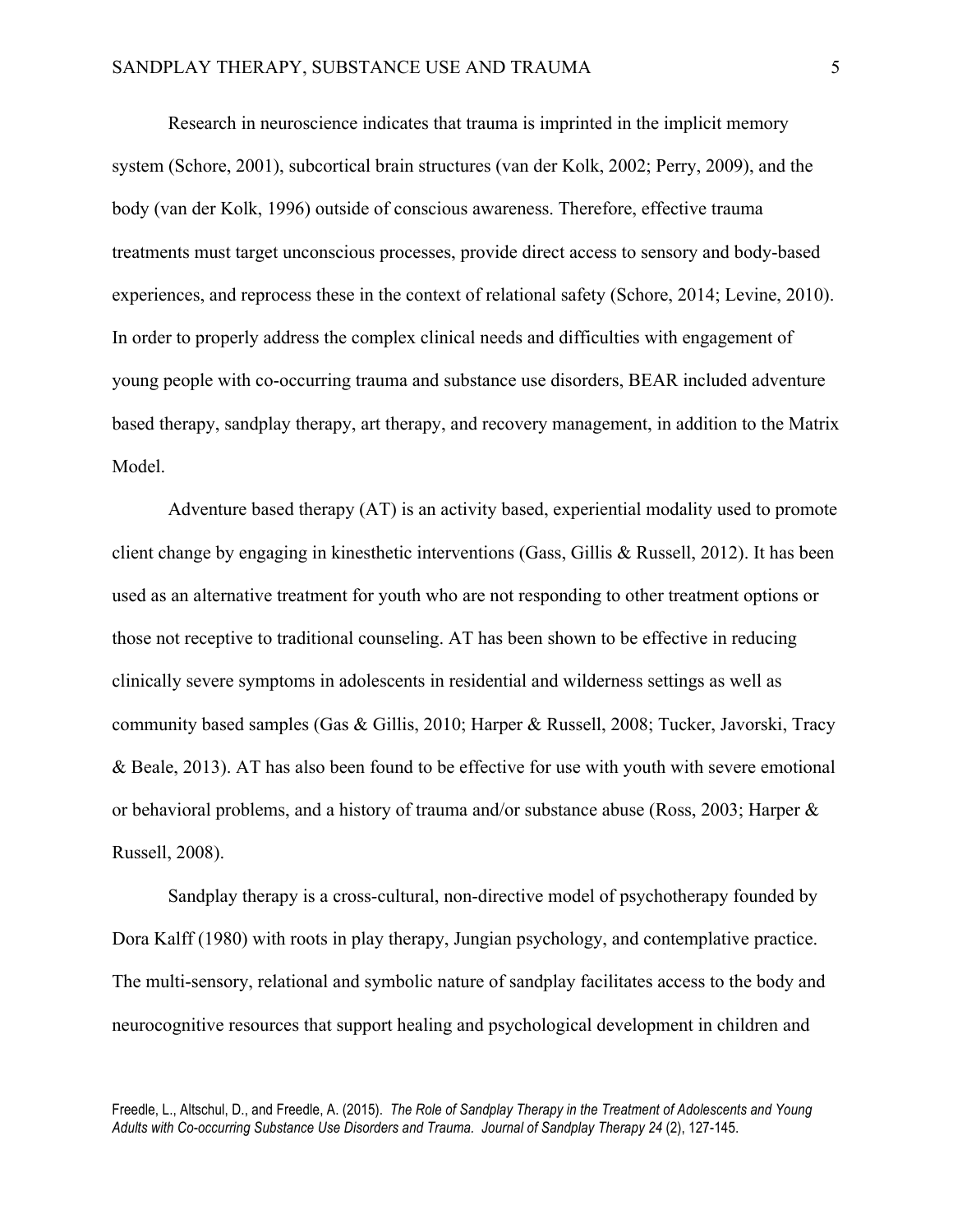adults who have experienced trauma (Freedle, 2007, 2013, 2014). Sandplay therapy, along with art therapy and other sensory-based, expressive methods have been identified as a best "traumainformed practice" with children and adolescents (Steele & Kuban, 2011; Steele & Malchiodi, 2012; Freedle, 2012). Outcomes studies have validated the effectiveness of sandplay in reducing behavioral symptoms in children and adolescents experiencing emotional distress, including those diagnosed with PTSD and Acute Stress Disorder (von Gontard, 2010).

Lennihan (2004) found that sandplay therapy supports the recovery process of people with alcohol and drug addiction by improving their capacity for self-regulation and reflection. Lennihan highlights the archetypal nature of addiction and offers sandplay as a method that addresses spiritual and archetypal dimensions of the psyche, critical in the treatment of addiction.

The recovery paradigm recognizes multiple pathways toward personal recovery and calls for empowerment, cultural-sensitivity and community-based supports for people in recovery (White, Kurtz & Sanders, 2006). Therefore, in addition to experiential modalities BEAR incorporated recovery management services to help young people set personal recovery goals and access a variety of community resources to reach their goals.

The Matrix Model (Rawson et al., 2005) is an evidence-based approach for substance abuse and dependence that includes cognitive behavioral therapy, contingency management, psychoeducational, and motivational interviewing techniques. The model is delivered over 16 weeks primarily in a structured group setting. Groups include early recovery skills, relapse prevention, psychoeducation, social support, and participation in the 12-step community. Individual counseling and urine and breath testing are also part of the model.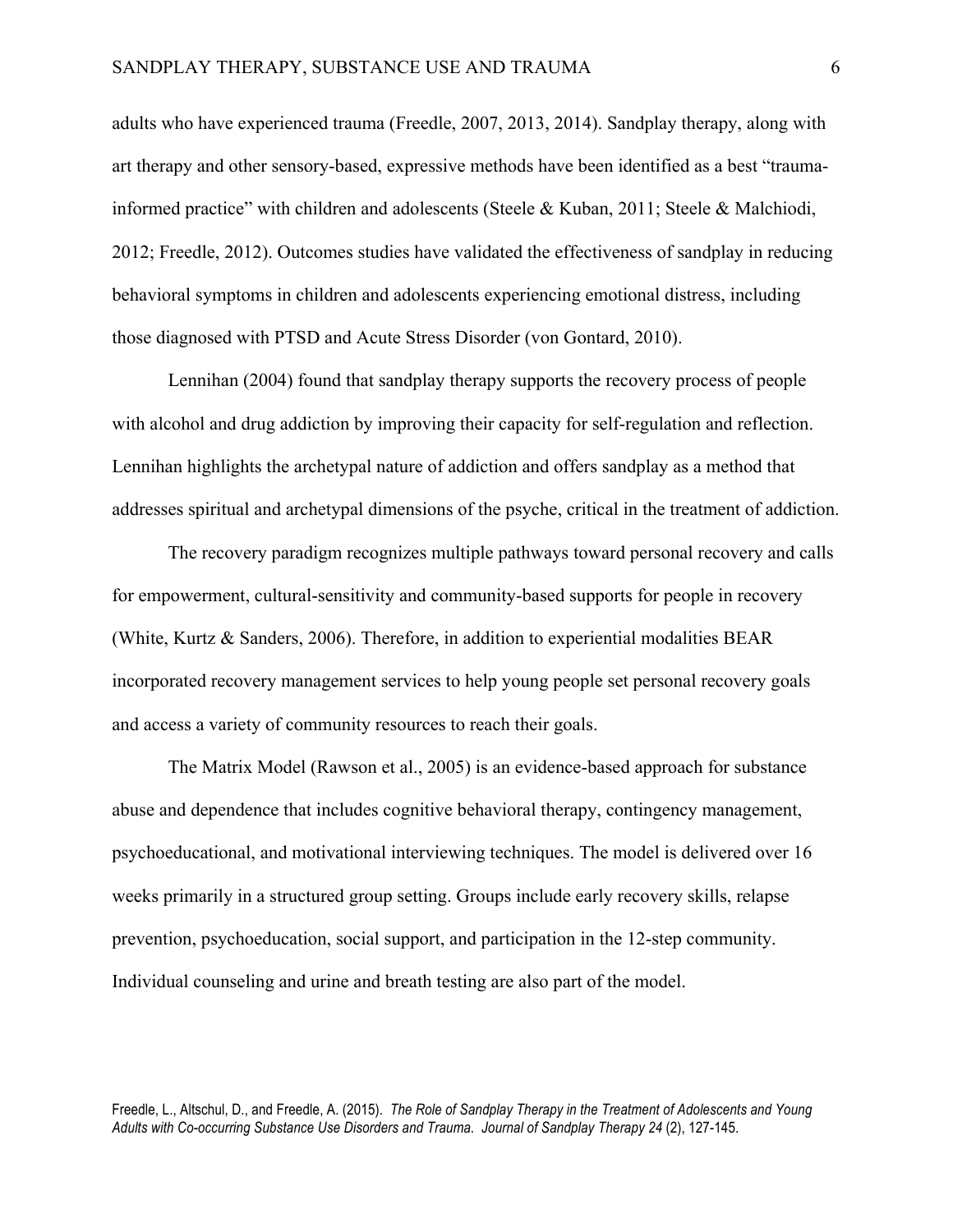The Matrix Model addresses critical issues related to addiction and provides education for family members. Several studies (Rawson et al., 1995, 2002 & 2004) found that participants were significantly more likely to complete treatment when compared to individuals receiving treatment as usual, and participants on average produced significantly more drug-free urine samples. Although the State endorsed the Matrix Model, young people found it hard to engage in the program because of lack of interest and too many worksheets. Local providers reported that the model afforded little flexibility to address individualized needs resulting in high dropout rates, particularly among youth with traumatic histories and complex presentations.

The current study sought to investigate the effectiveness of BEAR and to explore the role of sandplay therapy in the context of this treatment program. It was hypothesized that by incorporating sandplay, other experiential therapies, and recovery-oriented community support with the Matrix Model engagement in treatment could be increased and complex needs more effectively addressed. It was predicted that through participation in BEAR, young people would improve daily functioning by reducing the severity of their substance abuse problem and their distress level associated with trauma exposure. The results of this study are important as they can provide insight into the utility of sandplay therapy and other interventions for adolescents and young adults with co-occurring substance use problems and trauma.

# **Methods**

# **Design**

A mixed methods quasi-experimental research design was used in this study including quantitative and qualitative methods. Participants at two sites took part in a 16-week treatment program that included Matrix Model, experiential therapies, and recovery management. Data was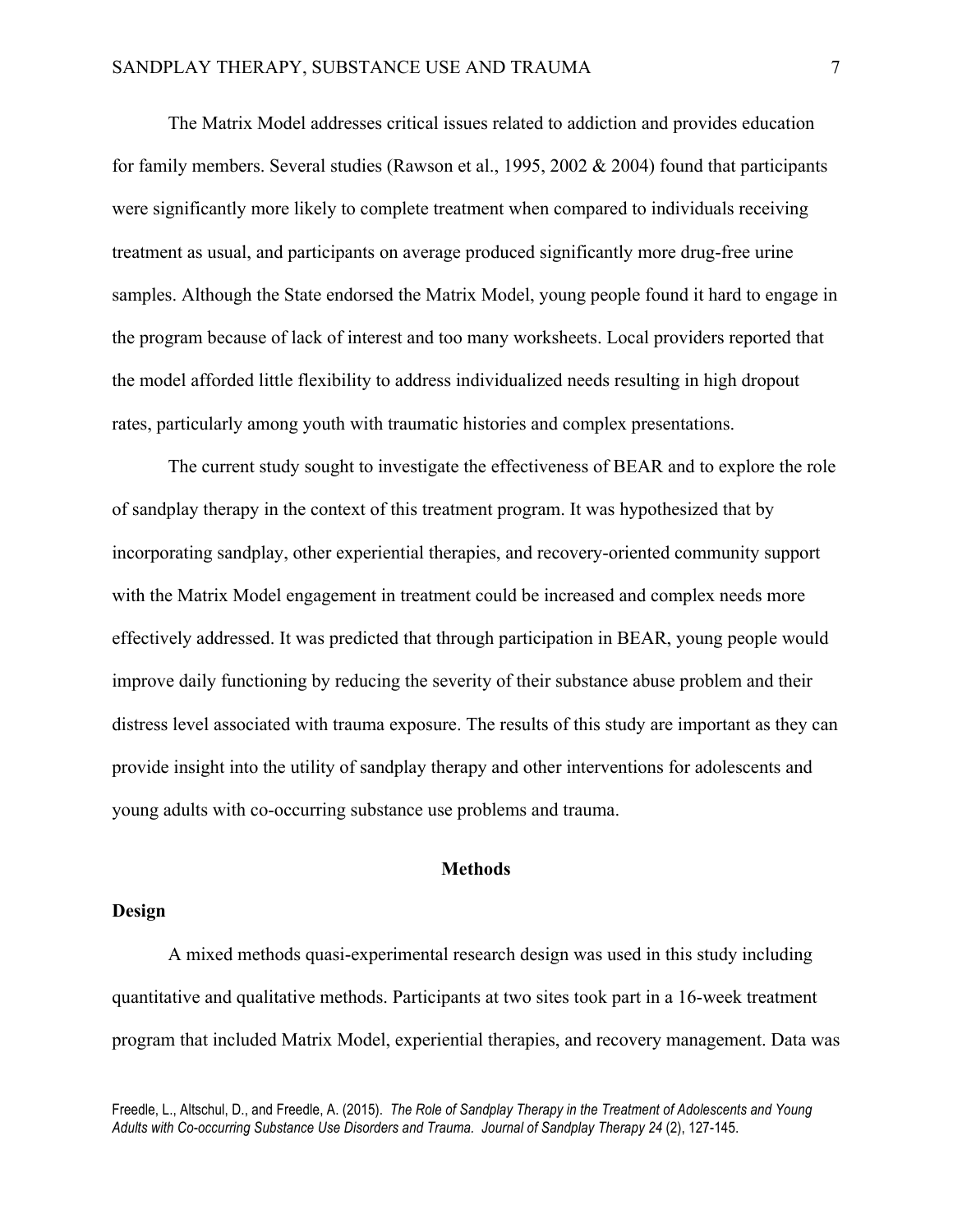collected at approximately two-month intervals at admission, midway through treatment and at discharge. The majority of the quantitative data was collected via pen-and-paper surveys that were distributed to participants by the clinic receptionist as they waited for their scheduled appointment. The clinic receptionist received extensive training on the handling of data, and the need for confidentiality. One instrument (CAFAS) was completed independently by the primary clinician at each 2 month interval. Qualitative data was collected by researchers via focus groups following the ending of BEAR from youth, parents and staff. Focus group notes were analyzed using grounded theory, with three steps of coding including; identification of concepts in each data set, identification of themes within each data set and the creation of categories across focus groups.

## **Participants**

Participants included youth aged 14-24 years old with a diagnosed substance abuse or dependence disorder. Individuals younger than 14 years old were excluded from the study, as were those who did not meet criteria for having a substance abuse or dependence disorder, as determined in the clinical intake.

Twenty two participants took part in the study. The sample was predominately male (72.7%, *n*=16) and Hispanic (50%, *n*=11) with a mean age of 17.55 (*SD*=1.79). Out of the total sample, five participants were young adults (18-24 years old), completing questionnaires designed for that population, and the remainder were 14-17 years old. Prior to treatment, 36.4% (*n*=8) participants had dropped out of high-school, 36.4% (*n*=8) had low attendance or showed behavioral problems at high-school, and 18.2% (*n*=4) were in a GED program.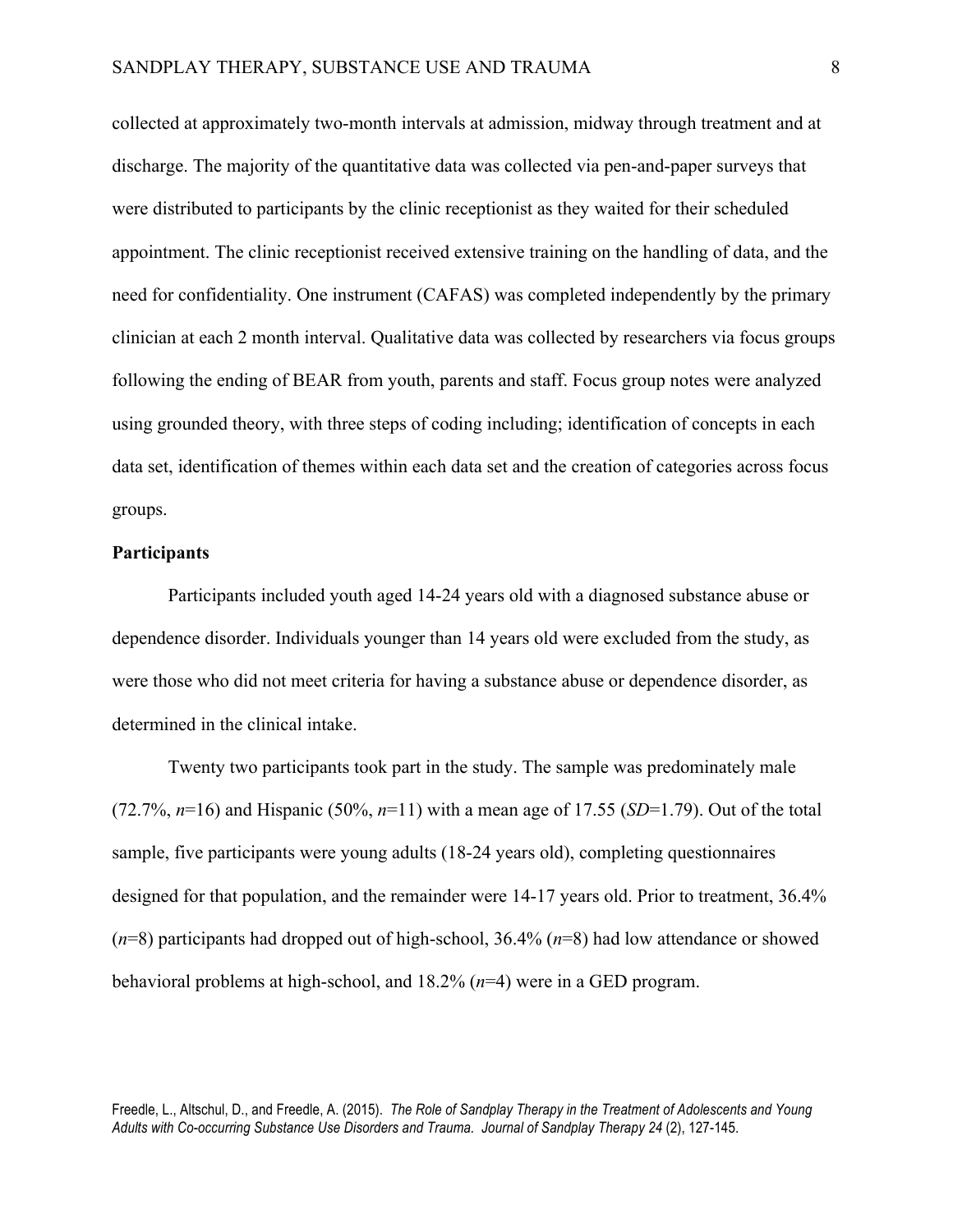All of the participants were diagnosed with a substance use disorder, with all but one (21 out of 22 youth) found to have a diagnosis of substance dependence including; Polysubstance Dependence (23%, *n*=5), Opioid Dependence (23%, *n*=5), Alcohol Dependence (18%, *n*=4), Cannabis Dependence (18%, *n*=4), Other Substance Dependence (9%, *n*=2), and Cocaine Dependence (5%, *n*=1). The majority of the participants (20 out of 22 youth) were found to have a dual diagnosis of substance use disorder and a mental health diagnosis.

# **Measures**

# *Trauma*

In order to establish that the participants had experienced a traumatic event prior to the start of the treatment, participants were asked to complete the UCLA Post Traumatic Stress Disorder Reaction Index (UCLA PTSD-RI; Steinberg, Brymer, Decker & Pynoos, 2004) and the Adverse Childhood Experience (ACE) questionnaire (Felitti et al., 1998). UCLA PTSD-RI (Steinberg et al., 2004) is a three-part youth self-report assessment tool that was used only to screen for exposure to traumatic events. The UCLA PTSD Reaction Index includes 14 questions about various types of trauma exposure, has been used in many research studies in diverse populations and settings, and has strong psychometric properties. This instrument was only administered at intake and data was used as a dichotomous demographic variable.

The ACE questionnaire was adapted from a large epidemiological study (Dube et al., 2003; Felitti et al., 1998) and was used to retrospectively assess forms of abuse, neglect, and household dysfunction in the current study. Previous studies have found that the retrospective reports of ACE had good to excellent test–retest reliability (Dube et al., 2003). In addition, the measures used to assess ACE were highly interrelated and correlated. Four or more positive ACE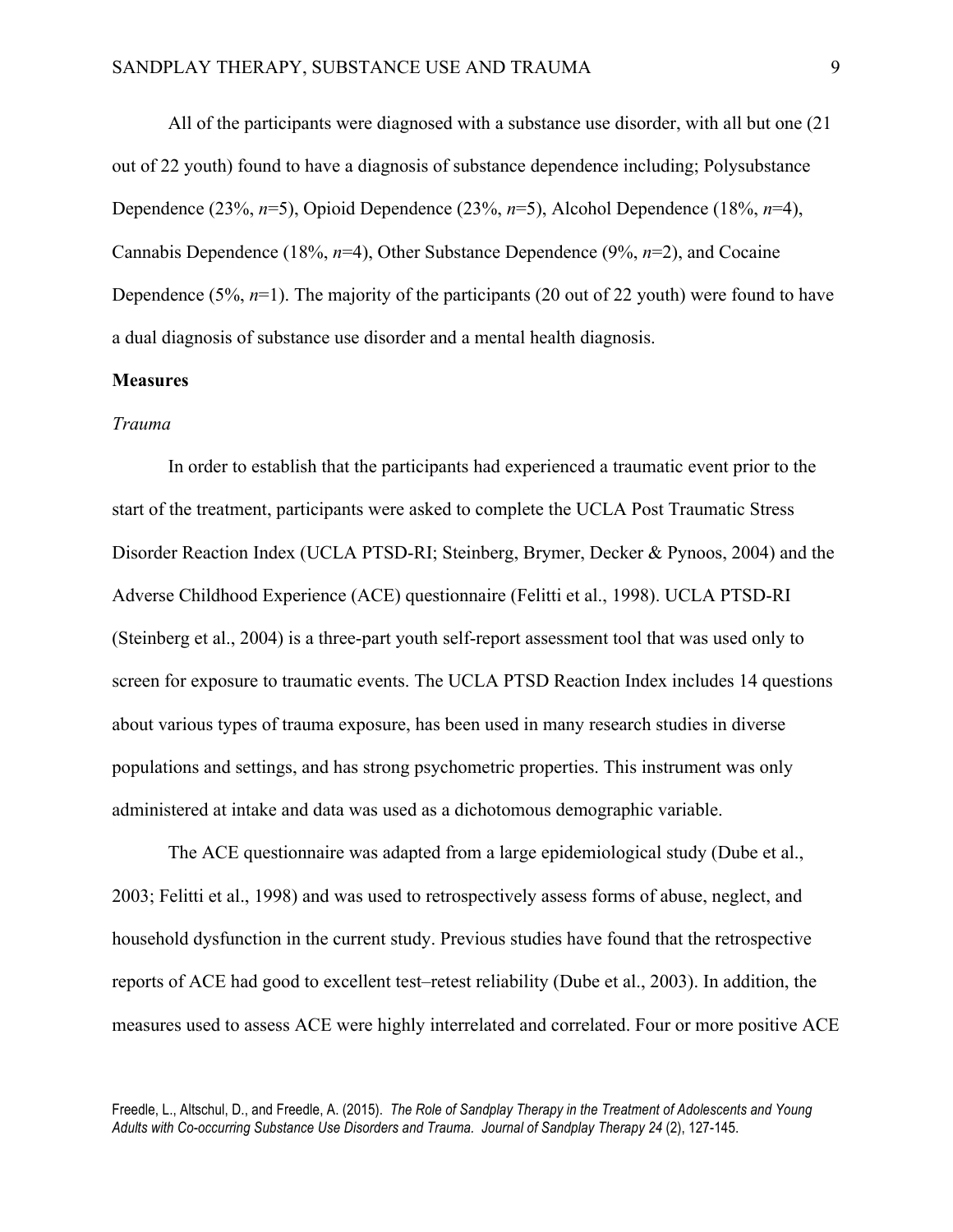responses were typically observed as the threshold marking high adverse childhood experience exposure linked to significantly increased likelihoods of adverse adult health outcomes (Edwards, Holden, Felitti, Anda, 2003; Felitti et al., 1998). The ACE score has also been correlated with the risk of drug initiation from early adolescence into adulthood and to problems with drug use, drug addiction, and parental drug use (Dube et al., 2003). This instrument was only administered at intake and data was used as a dichotomous demographic variable. *Substance Use*

In order to establish that the youth in this sample had substance abuse or dependence prior to start the treatment, participants were asked to complete the Substance Abuse Subtle Screening Inventory (SASSI; Miller, 1985, 1999). The SASSI is a brief, easily-administered psychological screening measure available in separate versions for adults (SASSI-3) and adolescents (SASSI-A2). SASSI-3 and SASSI-A2 help identify individuals who have a high probability of having a substance use disorder with an overall empirically tested accuracy of 93 and 94 percent respectively (Miller, 1985, 1999). Both versions include questions directly querying substance use and negative consequences as well as several subtle items that identify some individuals with alcohol and other drug problems who are unwilling or unable to acknowledge substance misuse. This instrument was only administered at intake to establish the existence and severity of substance use disorder.

#### *Distress Symptoms*

Distress symptoms were measured via the Youth Outcome Questionnaire (Wells, Burlingame & Rose, 2003) total scores and subscale scores. Three versions of the questionnaire were used: Y-OQ completed by parents, the Youth Outcome Questionnaire Self-Report (Y-OQ-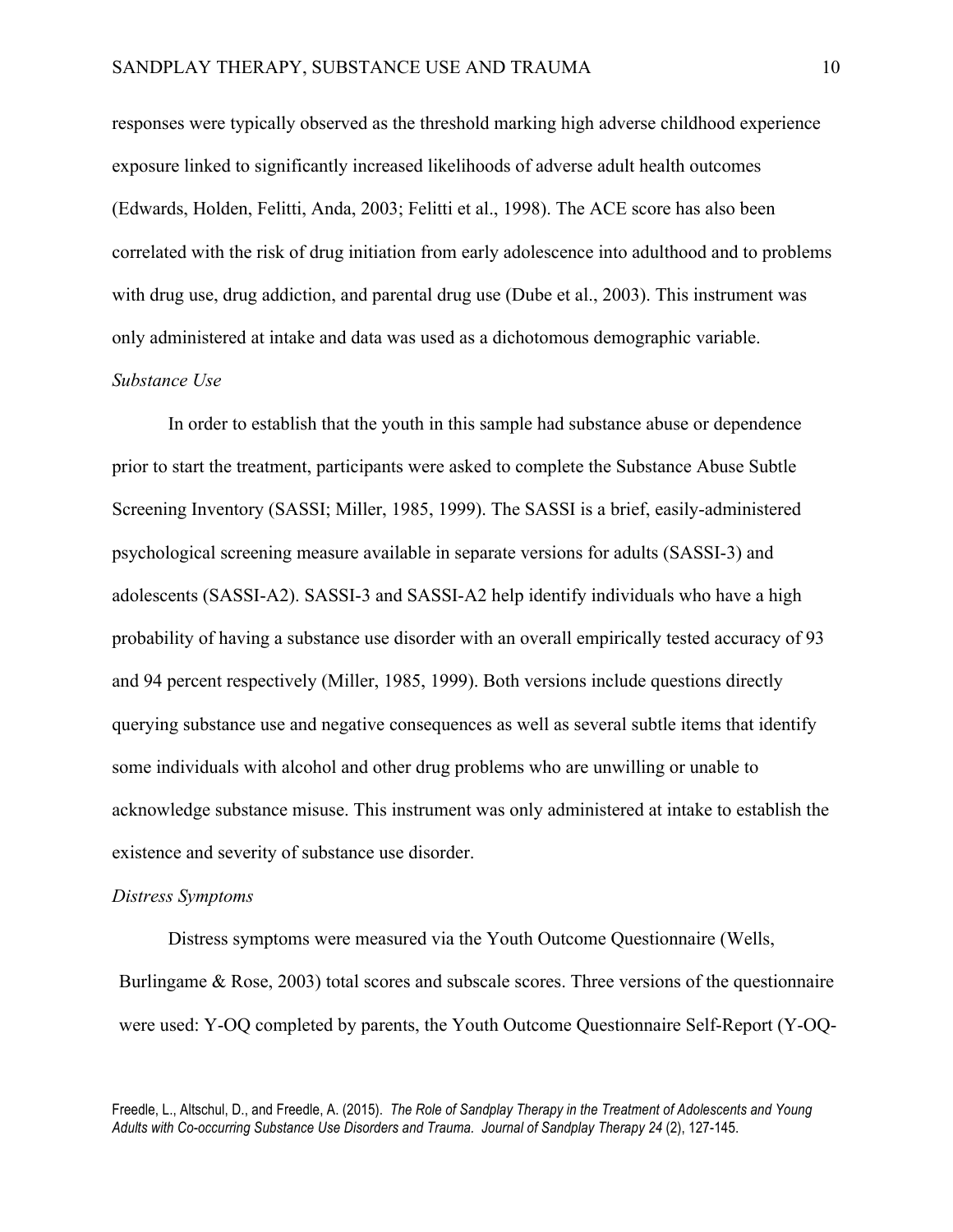SR) completed by participants under age 18, and the Outcome Questionnaire (OQ-45; Lambert, Kahler, Harmon. Burlingame & Shimokawa, 2011) completed by participants who were over 18 years old. The three assessments were designed for repeated measurement of client progress throughout treatment. Research shows sufficient concurrent and construct validity (Lambert, et al., 2011) and internal consistency (from .70 to .93 on adult and .95 for adolescent version) and test-retest reliability estimates (from .78 to .84 on OQ and .89 on YOQ; Ridge, 2009).

For the purposes of this study the Interpersonal Distress scale was used, which assesses change in emotional distress including anxiety, depression, fearfulness, hopelessness and selfharm. Similarly, on OQ-45 (Lambert et al., 2011) the Symptom Distress scale was used, which focused primarily on symptoms of anxiety and depression. Moreover, item analysis on both measures was conducted on specific questions related to substance abuse

# *Daily Functioning*

Child and Adolescent Functional Scale (CAFAS; Hodges, 1997) is a clinician-completed instrument that assesses the degree of impairment in youth with emotional, behavioral, psychiatric or substance use problems. The CAFAS includes eight life domains; At School, At Home, in the Community (delinquency), Behavior Towards Others, Moods/emotions, Self-Harm, Substance use, and Thinking (assessing irrationality). A total score and subscale scores can be generated with higher scores indicative of greater impairment in day-to-day functioning. The CAFAS is demonstrated to be a robust, psychometrically sound measure with high internal consistency, interrater reliability, test-retest reliability and concurrent and predictive validity.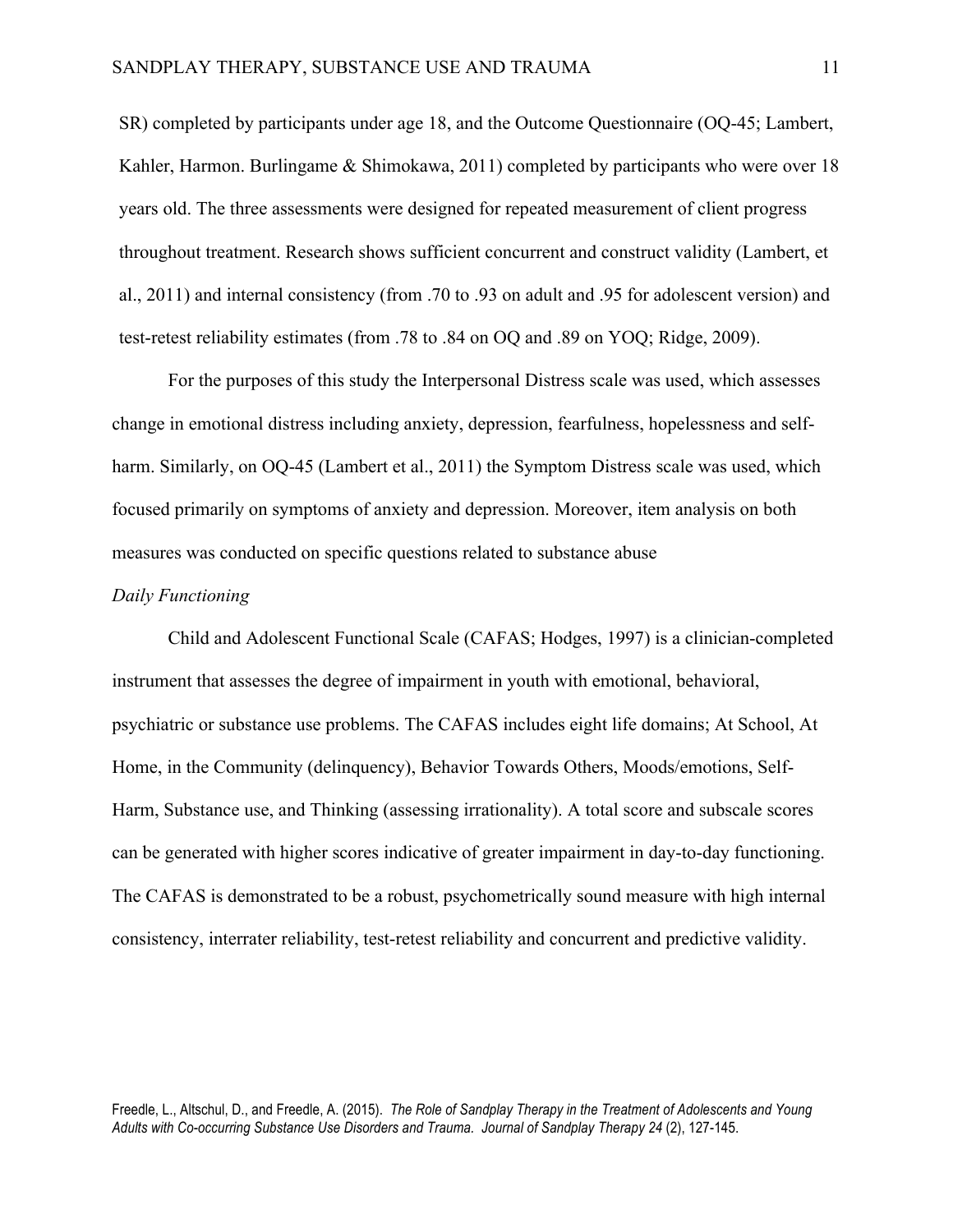# *Engagement*

Participant engagement and experiences with BEAR were measured via focus groups that occurred following the completion of the treatment. This semi-structured survey was developed collaboratively by the research team and clinical staff. Researchers met with a group of youth, a group of parents, and a group of staff at each of the two sites, for a total of 6 focus groups. Data was analyzed using grounded theory.

# **Procedure**

Prior to treatment, histories of trauma and substance use were assessed via the UCLA PTSD-RI, ACE and SASSI-A2 or SASSI-3. All other instruments were completed prior to the treatment start, two months into the treatment, and at discharge. The BEAR program consisted of 16 weeks of Matrix Model intensive outpatient treatment, experiential therapies and recoveryoriented support averaging 10. 5 hours per week of total treatment per participant. The following interventions were included with the Matrix Model:

- Art therapy was incorporated 1-2 times per week in the group sessions, and in individual counseling sessions as desired.
- Group problem solving activities were conducted addressing relapse prevention skills twice per month.
- Individual sandplay therapy sessions were conducted every 1-2 weeks by therapists trained in Kalffian sandplay. (Participants completed an average of 9 sessions over the course of treatment.)
- Outdoor adventure days and/or drug-free outings took place monthly.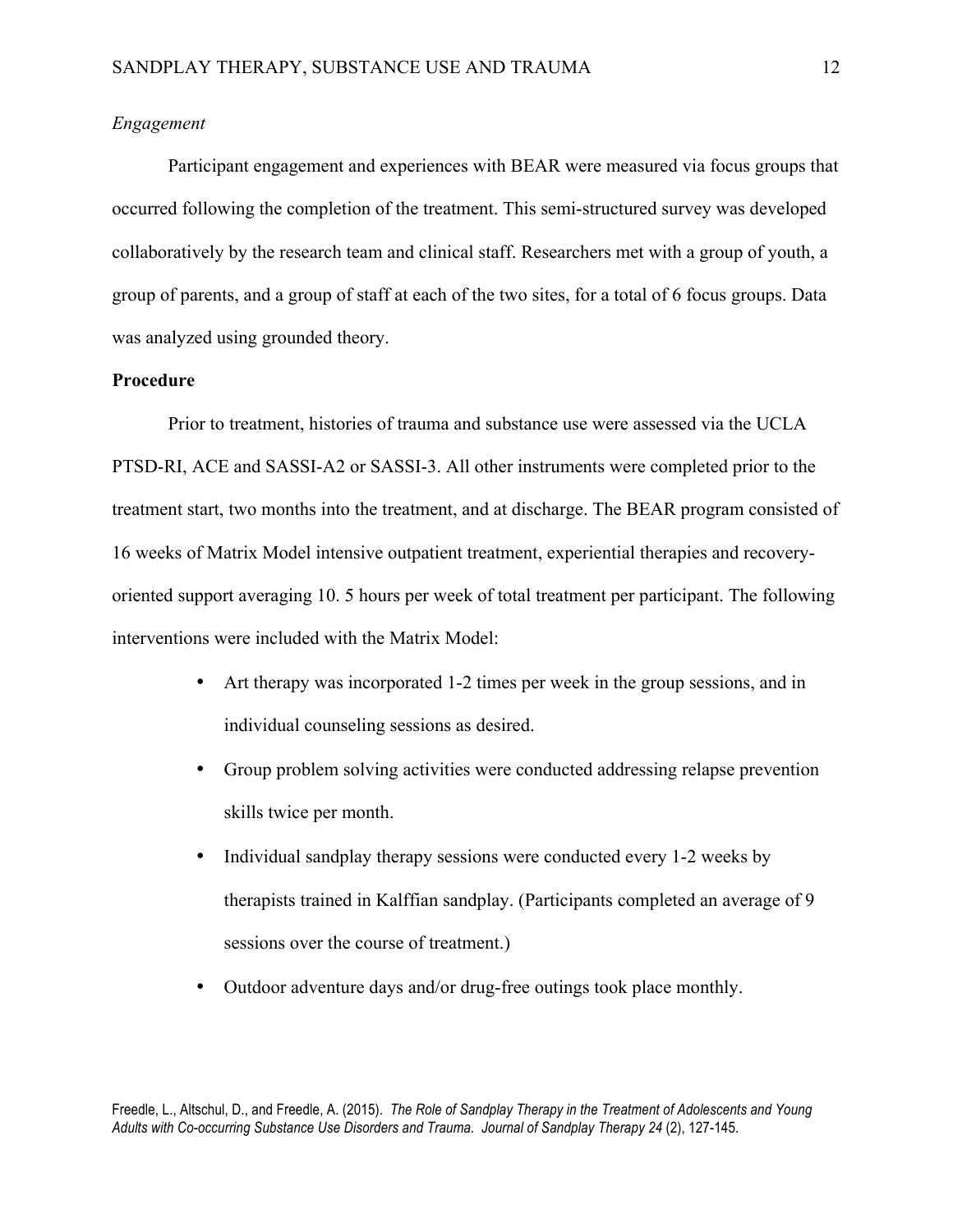• Recovery management services were offered throughout the course of treatment. (Participants received an average of 2.4 hours per week.)

Consistent with System of Care principles every effort was made to empower participants to make decisions about their recovery and to access supports to match their needs and preferences. Attendance varied for different program components and none of the participants were dropped from BEAR for non-attendance. All together, participants received an average of 180 total service hours at one site and 145 total service hours at the other site over the 16-week period.

#### **Data Analysis**

Means, standard deviations and descriptive statistics were calculated to verify participants' trauma exposure and presence of SUD. One-way repeated measures ANOVAs were used to analyze the changes in client scores across the data collection points. Also, nonparametric Friedman's test, with post-hoc Wilcoxon Rank Sum tests to explore significant findings, were used to analyze participants CAFAS scores and OQ scores. As noted earlier, the data collected via focus groups was analyzed using grounded theory.

#### **Results**

## *Trauma*

Analysis of the participant responses on the UCLA PTSD-RI indicated that out of the twenty completed questionnaires for this measure most of the participants (*n*=16) had exposure to trauma with 64% reporting 3 or more incidents. Most frequently reported traumatic events indicated by the participants were: hearing about the violent death or serious injury of a loved one (68.2%, *n*=15); seeing someone being beaten up, shot at or killed (63.6%, *n*=14); being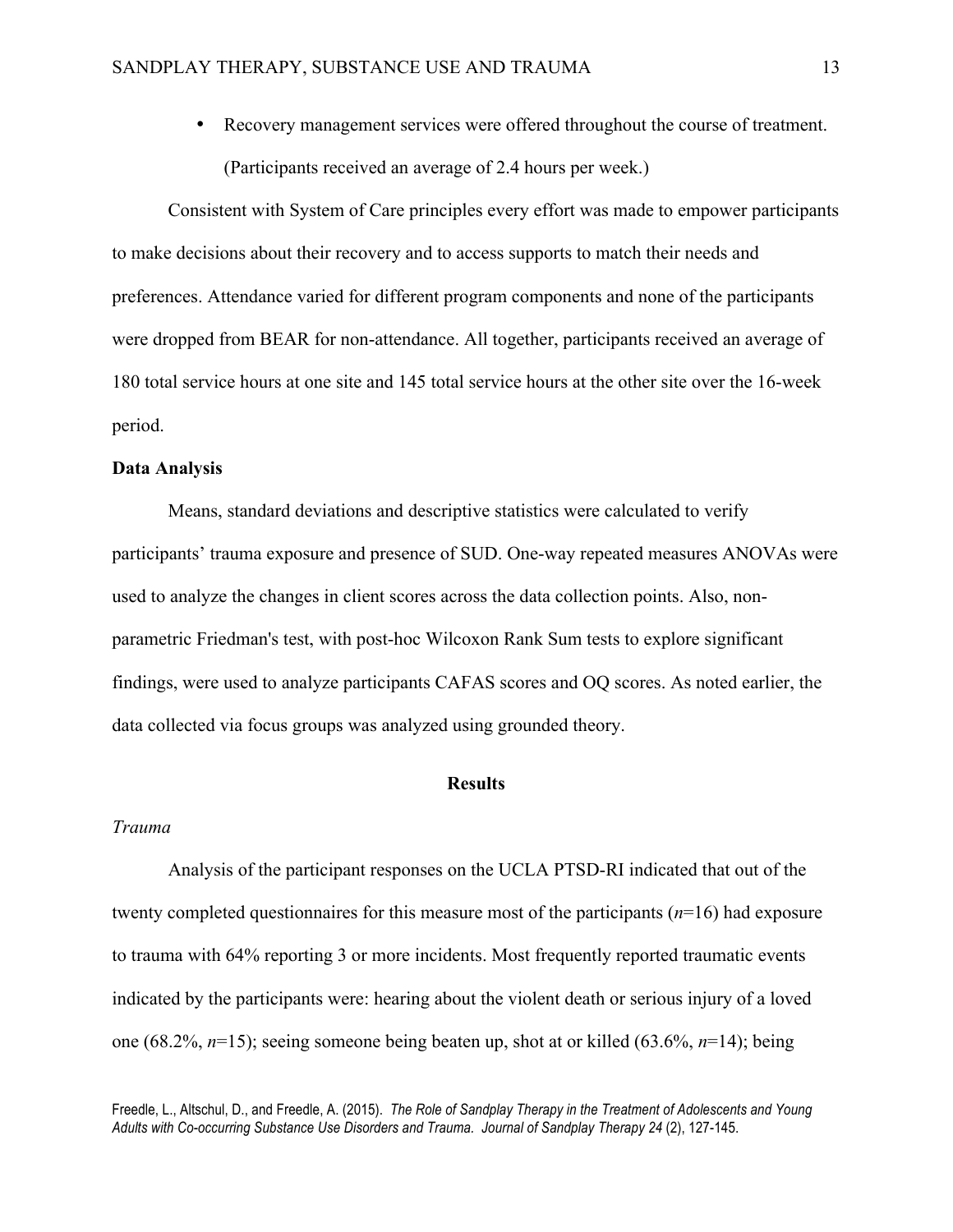beaten up, shot at or threaten to be hurt badly (54.5%, *n*=12) and being in a bad accident (45.5%,  $n=10$ ). Out of the twenty-one completed ACE questionnaires, the average score of participants was 3.3 (*SD*=2.97), indicating a moderate severity for the entire sample (Dube et al., 2003). The most common childhood adverse experiences reported by the participants were: parent's divorce or separation (68.2%, *n*=15); living with a problem drinker (54.5%, *n*=12) and being sworn at, put down or humiliated and feeling afraid to be physically hurt (31.8%, *n*=7).

## *Substance Use*

Based on the SASSI-A2 and SASSI-3, 68.2% (*n*=15) of the entire sample showed a high probability of severe SUD, and 27.3% (*n*=6) showed high probability of SUD. Furthermore, at baseline the youth, their parents and the clinician reported high concerns regarding participants' substance use patterns and behaviors associated with it as indicated by Y-OQ, Y-OQ-SR, OQ and CAFAS. A Friedman Test was conducted to compare the scores on the Y-OQ, Y-OQ-SR and OQ items related to substance use and the CAFAS substance use scale across the treatment. The result of the test suggested that there were statistically significant differences in responses of the young adult participants (ages 18-24) to the OQ item "I feel annoyed by people who criticize my drinking" (*p*=.018) and the item "I have trouble at work/school because of my drinking or drug use"  $(p=016)$  over the three time periods. Comparing the mean ranks for the three sets of scores, it appears that there was steady decrease of perceived severity regarding how daily functioning of the young adult participants was affected by their drinking/drug use (see Table 1 for mean ranks).

Similarly, the results of the Friedman test suggested that the adolescent participants (ages 14-17) reported reduced use of alcohol and drugs over the three periods of time (*p*=.042) as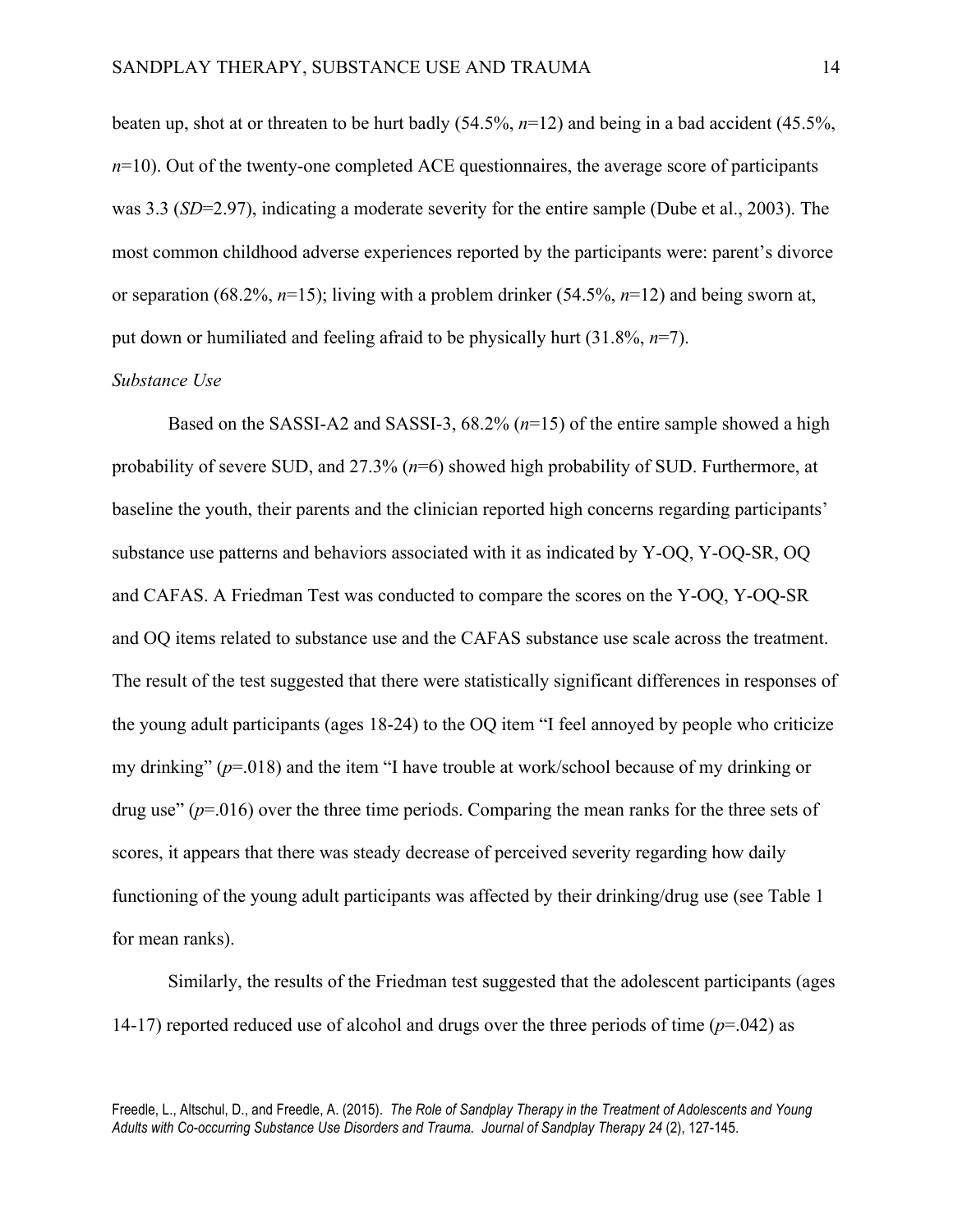indicated by statistically significant changes in responses to the YOQ-SR item "I use alcohol and drugs". No significant difference was observed on parent reports of the adolescents on the YOQ for the same item. There were no parent reports completed for the young adult participants.

Moreover, the Friedman test results indicated that there were significant decreases in scores on the CAFAS substance use subscale  $(p=0.01)$  over the three time periods for both adolescents and young adults signifying that clinicians ranked participants' substance use lower over the course of the treatment (see Table 1).

## Table 1

*Mean ranks for the OQ and the YOQ-SR substance abuse items and CAFAS Substance Use subscale for baseline, mid-treatment and discharge.*

|                             |                 | Time Period   |           |
|-----------------------------|-----------------|---------------|-----------|
| <i><u>Ouestionnaire</u></i> | <b>Baseline</b> | Mid-Treatment | Discharge |
| <b>CAFAS SU</b>             | 2.39            | 2.14          | 1.48      |
| $OQ.26*$                    | 2.80            | 2.00          | 1.20      |
| $OQ.32**$                   | 3.00            | 1.30          | 1.70      |
| YOQ-SR.22***                | 2.50            | 1.88          | 1.62      |

*Note.* Child and Adolescent Functional Scale (CAFAS) is from Hodges, (1997); Outcome Questionnaire (OQ-45) is from Lambert et al., (2011); Youth Outcome Questionnaire Self-Report (Y-OQ-SR) is from Wells et al., (2003).

\*Item 26 is "I feel annoyed by people who criticize my drinking."

\*\*Item 32 is "I have trouble at work/school because of my drinking or drug use."

\*\*\*Item 22 is "I use alcohol and drugs."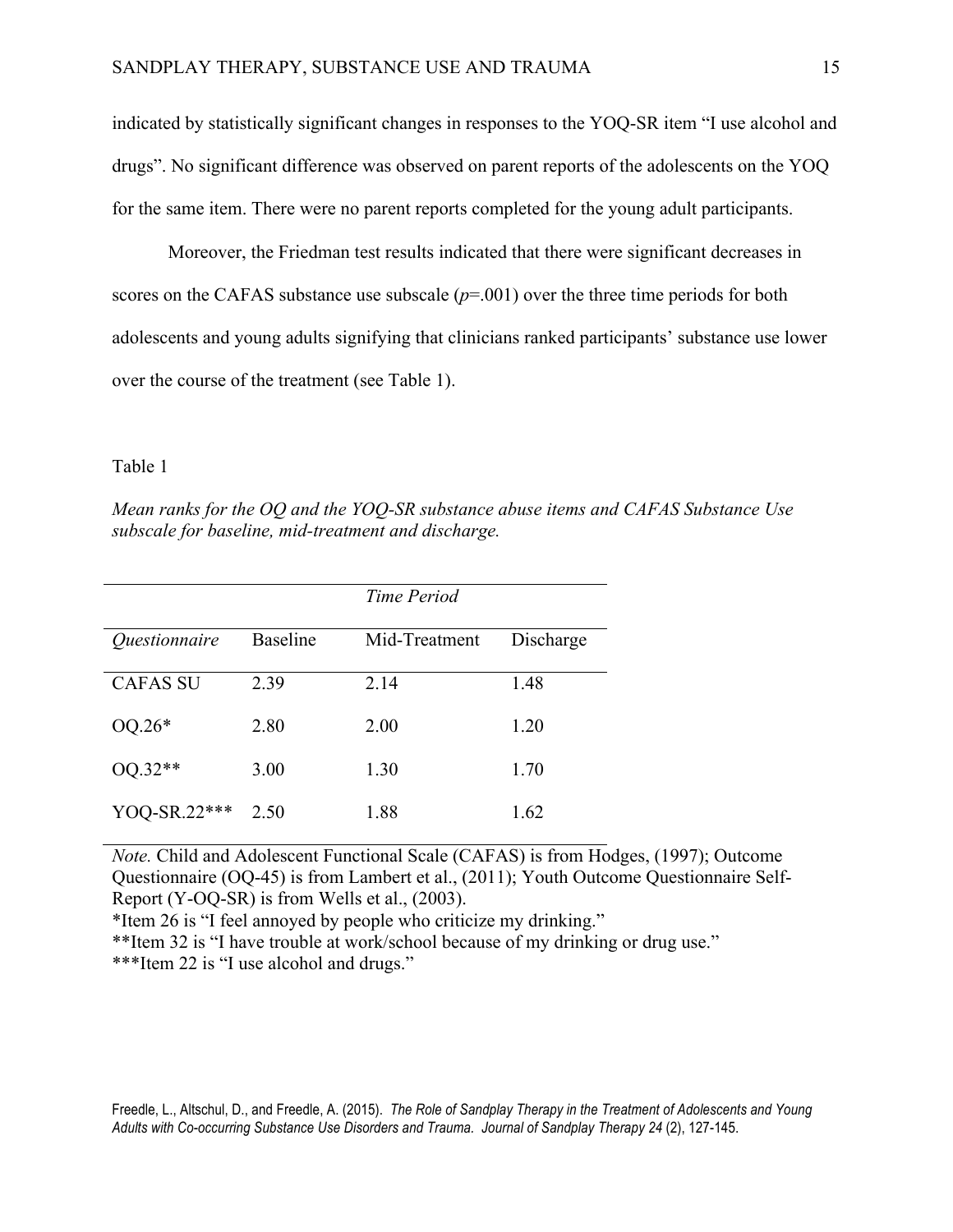# *Distress Level*

One-way repeated measures ANOVAs were conducted to compare the scores on the total Y-OQ and Y-OQ-SR at baseline, two months into the treatment and after the treatment was completed. The means and standard deviations are presented in Table 2. There was significant effect for time for both questionnaires [Wilks' Lambda=.266,  $F(2,8)=11.056$ ,  $p=.005$ , multivariate partial eta squared=.116 for Y-OQ and Wilks' Lambda=.219, *F*(2,11)=19.583, *p*<.001, multivariate partial eta squared=.195 for Y-OQ-SR]. The effect size was Cohen's d=0.87. Therefore, the ANOVA results indicate that over time adolescent participants showed significantly lower scores on the outcome questionnaire total score, indicating a significant decrease in over all symptoms. Due to the small sample size for the young adults only descriptive statistics were analyzed for OQ (see Table 2). The reported OQ means suggest that there was a sizable decrease of overall symptoms over three time periods.

Similarly, ANOVAs were conducted to compare the scores on the Interpersonal Distress scale of the Y-OQ and Y-OQ-SR at three data collection points. There was significant effect for time for all three questionnaires [Wilks' Lambda=.25, *F*(2,8)=11.999, *p*=.004, multivariate partial eta squared=.120 for Y-OQ; Wilks' Lambda=. 241, *F*(2,11)=17. 363, *p*<. 001, multivariate partial eta squared=.188 for Y-OQ-SR]. The effect size was Cohen's d=1.28 (see Table 3 for specific means and standard deviations). Therefore, the ANOVA results indicate that over time adolescent participants showed significantly lower scores on the Interpersonal Distress scale of the outcome questionnaire. Additionally, the OQ means suggest that distress symptoms for the young adult participants decreased over the course of the treatment (see Table 2).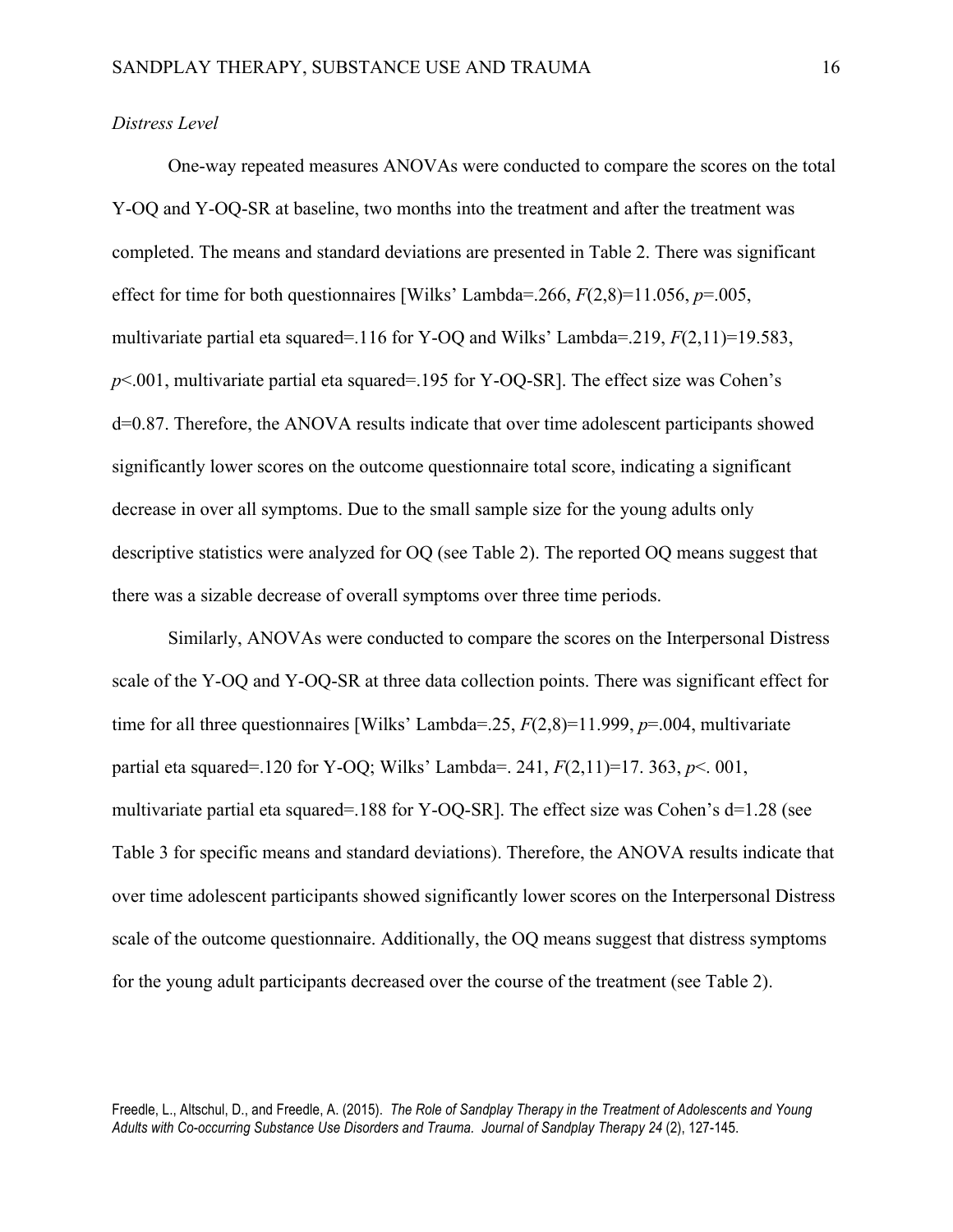Additionally, distress level of all participants was assessed via CAFAS reports.

Significant improvement over the three time periods was shown on the Mood subscale of

CAFAS ( $p$ <.001), indicating that participants showed significant improvement in modulation of mood.

Table 2

*Descriptive Statistics for Y-OQ, Y-OQ-SR and OQ Total Scores for baseline, mid-treatment and discharge.*

|                             |                 | Time Period   |               |
|-----------------------------|-----------------|---------------|---------------|
|                             | <b>Baseline</b> | Mid-Treatment | Discharge     |
| <i><u>Ouestionnaire</u></i> | Mean $(SD)$     | Mean $(SD)$   | Mean $(SD)$   |
| Y-OQ $(n=10)$               | 84 (35.12)      | 81.30 (29.3)  | 54.40 (32.81) |
| Y-OQ-SR $(n=13)$            | 86 (35.82)      | 65.92 (26.86) | 47.23 (28.36) |
| $OQ(n=5)$                   | 88.2 (29.39)    | 61(28.13)     | 36.80 (21.44) |

*Note.* Youth Outcome Questionnaire (Y-OQ) and Youth Outcome Questionnaire Self-Report (Y-OQ-SR) is from Wells et al., (2003); Outcome Questionnaire (OQ-45) is from Lambert et al., (2011).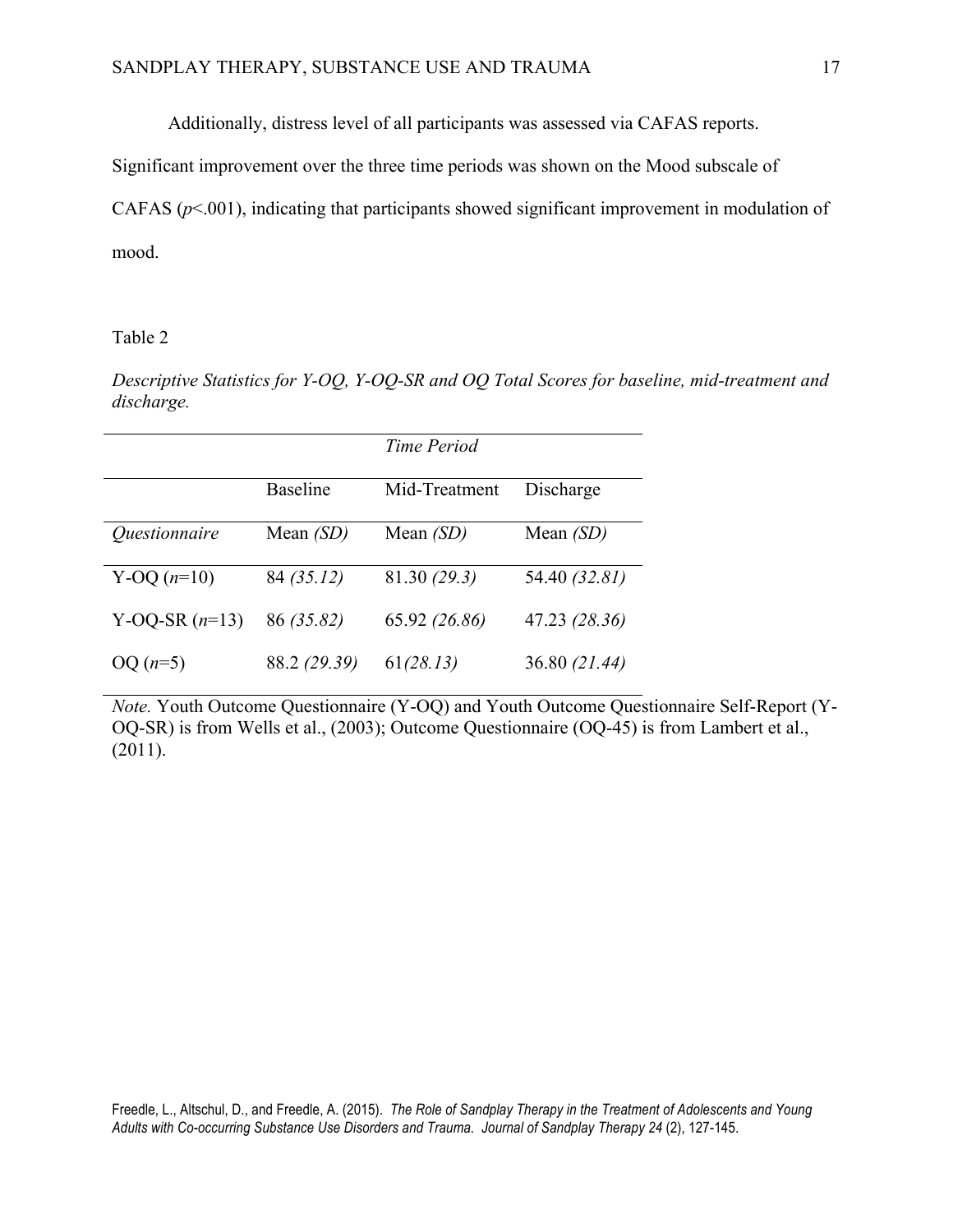## Table 3

*Descriptive Statistics for Y-OQ, Y-OQ-SR and OQ Interpersonal and Symptoms Distress scale scores and CAFAS scores for Mood subscale for baseline, mid-treatment and discharge.* 

|                             |                |                 | Time Period   |             |
|-----------------------------|----------------|-----------------|---------------|-------------|
|                             |                | <b>Baseline</b> | Mid-Treatment | Discharge   |
| <i><u>Ouestionnaire</u></i> | $\overline{N}$ | Mean $(SD)$     | Mean $(SD)$   | Mean $(SD)$ |
| Y-OQ                        | 10             | 26.4(10.7)      | 26.3(7.44)    | 17.80(9.69) |
| Y-OQ-SR                     | 13             | 26.23(9.36)     | 21.77(8.13)   | 15.77(6.83) |
| <b>OQ</b>                   | 5              | $46.8$ (15.42)  | 33.6 (16.62)  | 17(10.72)   |
| <b>CAFAS Mood</b>           | 22             | 19.55 (4.86)    | 15.91(6.66)   | 10(9.26)    |

*Note* Youth Outcome Questionnaire (Y-OQ) and Youth Outcome Questionnaire Self-Report (Y-OQ-SR) is from Wells et al., (2003); Outcome Questionnaire (OQ-45) is from Lambert et al., (2011)*;* Child and Adolescent Functional Scale (CAFAS) is from Hodges, (1997).

# *Daily Functioning*

The CAFAS Total scores and the CAFAS scores on Behavior, Home, School and Community subscales were analyzed to assess the degree of impairment in daily functioning for the participants prior, during, and post treatment. The Friedman test results suggested that there was significant decrease in clinician reported scores on the CAFAS total scores (*p*<.001) and all of the analyzed subscales (*p*<.001 for Behavior; *p*=.002 for Home; *p*=.001 for School and *p*=.025 for Community). Therefore, it appears that, as reported by clinicians, the youth's daily functioning has improved over the course of the treatment. While Home, School, and Behavior subscale scores decreased over each time period measured, the Community subscale score (measure of respect for the rights and property of others and conformity to laws) increased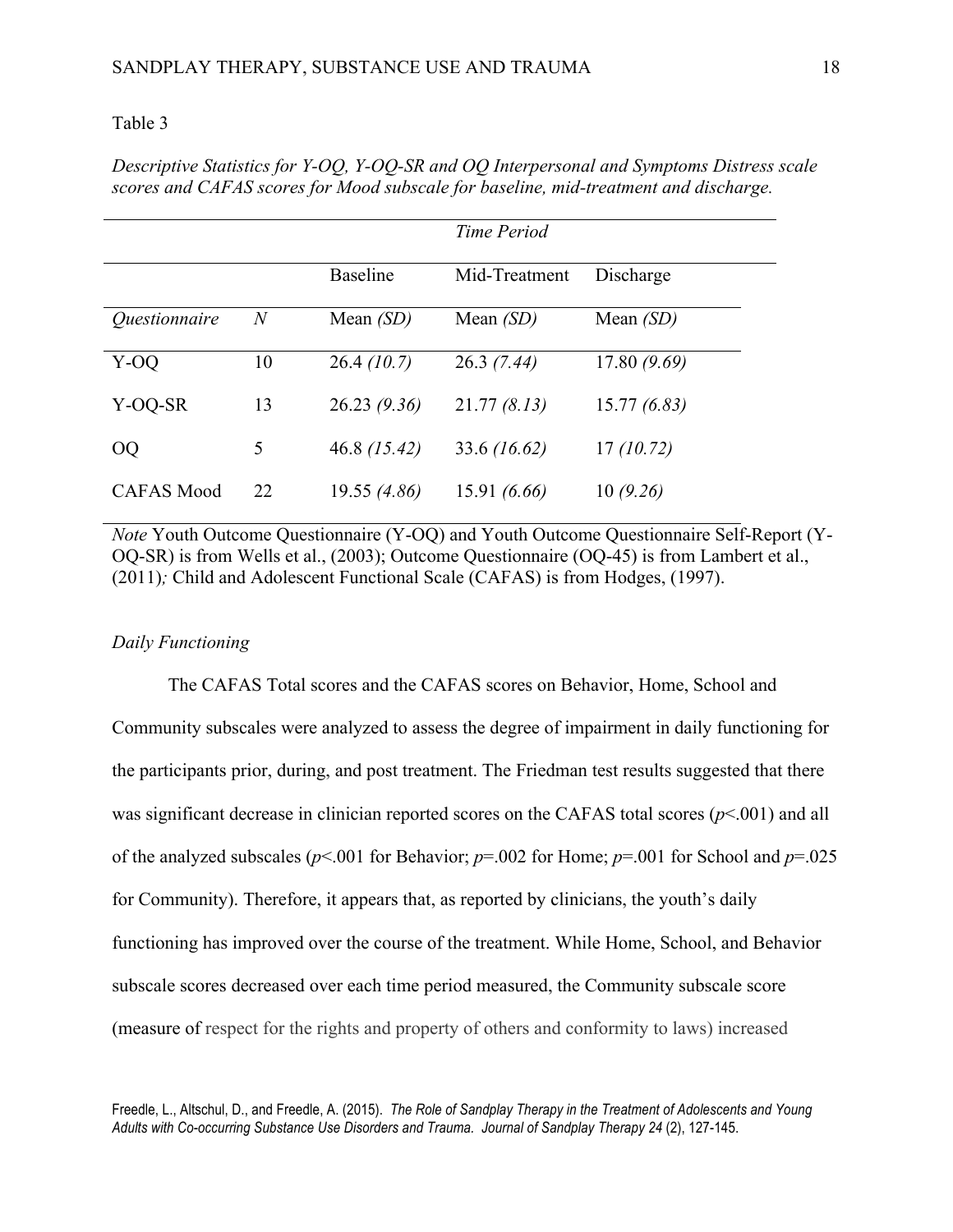slightly at the first time period, indicated a slight worsening of symptoms in the early part of treatment before showing significant improvement post treatment. See Table 4 for specific rank means.

# Table 4

*Mean ranks for youth daily functioning assessed via CAFAS Total Scores and CAFAS Behavior, Home, School and Community subscales for baseline, mid-treatment and discharge.*

|                             | Time Period     |               |           |
|-----------------------------|-----------------|---------------|-----------|
| <i><u>Ouestionnaire</u></i> | <b>Baseline</b> | Mid-Treatment | Discharge |
| <b>CAFAS</b> Total          | 2.57            | 2.16          | 1.27      |
| CAFAS Home                  | 2.48            | 1.98          | 1.55      |
| <b>CAFAS</b> School         | 2.41            | 2.07          | 1.52      |
| <b>CAFAS</b> Community      | 2.09            | 2.25          | 1.66      |
| <b>CAFAS Behavior</b>       | 2.70            | 1.89          | 1.41      |

*Note.* Child and Adolescent Functional Scale (CAFAS) is from Hodges, (1997).

# *Engagement*

During the last week of the BEAR program, separate focus groups were completed with staff, parents, and youth in both locations. When asked "What about BEAR has been most helpful," a theme emerged with youth endorsing sandplay therapy as most helpful with responses such: "Sandplay helps you express what you're going through without saying it," "Sandplay is great. You have your own place," and "Sandplay has helped me realize my goals for the future."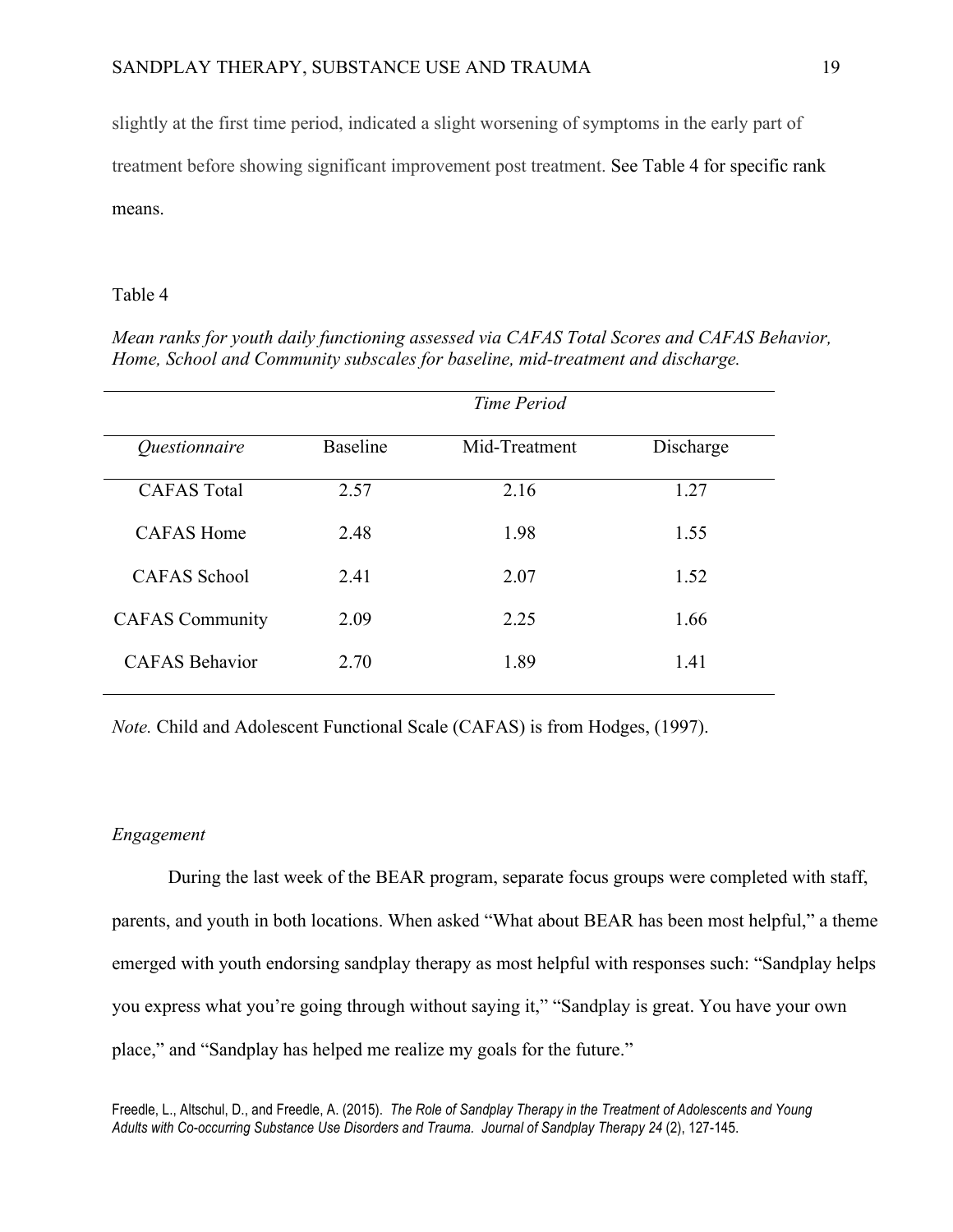When youth were asked specifically about their experience with sandplay therapy very favorable comments were offered and included;

- "Love it, great"
- "Good and different"
- "Everybody loves it"
- "Stories come out, makes you proud"
- "Getting your feelings out"
- "I really enjoyed sandplay the most"
- "Makes you use your imagination"
- "Expressed what I had in me"
- "I really enjoyed this, it was so much fun!!!"
- "It's really fun because you can make your own world or how you view things and talk about it and see what things can be done."
- "Calming"
- "Extremely useful"
- "Very helpful, we were allowed to speak our mind."
- "Awesome, making a little world of your own, then being able to talk about what's going on."

In addition to endorsing sandplay therapy as the most helpful part of BEAR, the four themes that emerged with youth were that sandplay was really fun, calming, allows expression, and the concept that during sandplay "making your own world" was beneficial.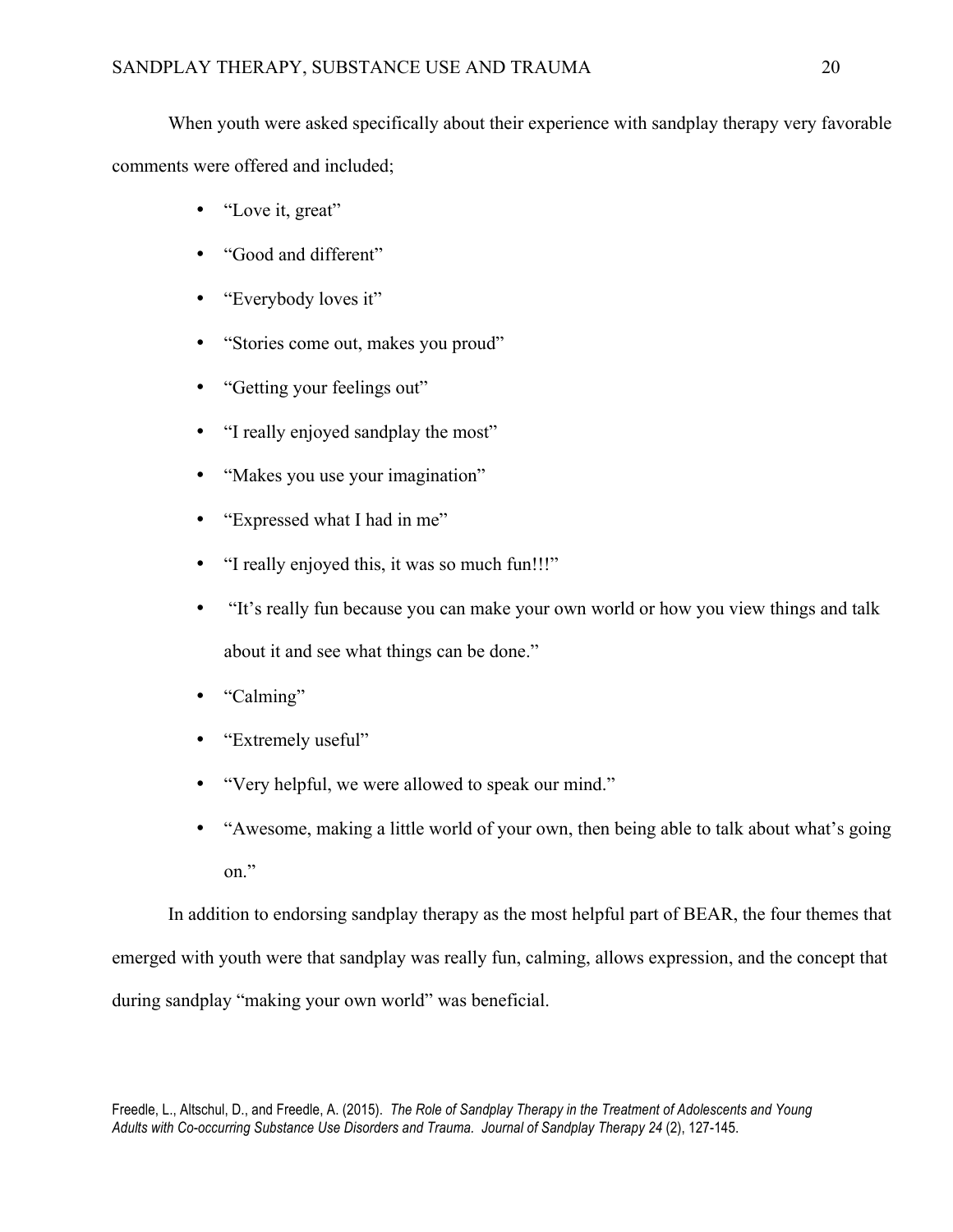A theme that emerged with parents was that sandplay therapy was very beneficial, with responses such as; "The sandplay was a good outlet for my son and what he is dealing with," "Good tool for trauma," "Youth seem to be identifying with sandplay, getting a lot out it," and "My son says he really enjoys the sandplay therapy."

When staff were asked specifically about their experiences with sandplay therapy, a primary theme emerged regarding a strong appreciation for sandplay with comments such as, "Amazing!! It has been an honor to witness the BEAR clients sandplay process," and "Many of my clients looked forward to the sandplay therapy sessions every week and were excited to engage in conversation about their process," thus indicating a high valuing of sandplay therapy. Other concepts that emerged from staff about sandplay therapy were that sandplay was creative, engaging, and helpful with trauma. Thus, sandplay was a critical component in the success of BEAR.

#### **Discussion**

It was hypothesized that engagement in treatment could be increased and the complex clinical needs of adolescents and young adults with co-occurring substance use disorders and trauma could be effectively addressed by incorporating sandplay therapy, other experiential therapies, and recovery-oriented community support with an evidence-based intensive outpatient program that used a cognitive-behavioral group approach. The BEAR program was developed to include all of the aforementioned treatment components. As predicted, results demonstrate that after 16-weeks of treatment, the youth who participated in BEAR significantly improved daily

Freedle, L., Altschul, D., and Freedle, A. (2015). *The Role of Sandplay Therapy in the Treatment of Adolescents and Young Adults with Co-occurring Substance Use Disorders and Trauma. Journal of Sandplay Therapy 24* (2), 127-145.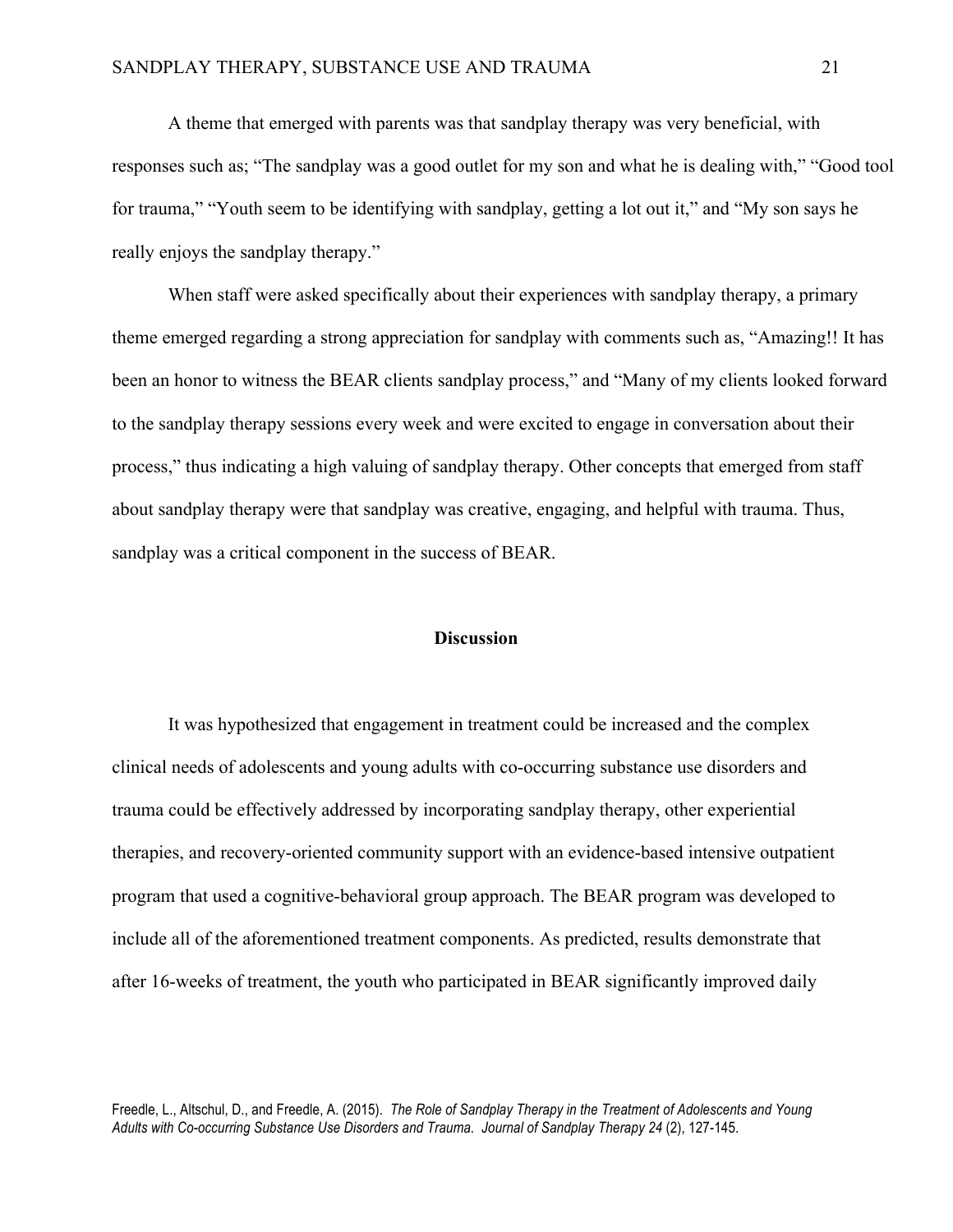functioning at home, school, and in their community and reduced the severity of their substance use problem and symptoms of distress associated with trauma exposure.

Furthermore, in the focus groups youth enthusiastically endorsed sandplay therapy as the most helpful part of BEAR. Parents and staff also placed a high valuation on sandplay, leading the independent program evaluator to conclude that sandplay was a critical component in the success of BEAR.

The use of sandplay therapy with people in the active stage of addiction has been debated in the field of sandplay (Amatruda, Helm-Simpson, 1997; Lennihan, 2004); however, findings from this study suggest that sandplay therapy could play an important role in the treatment of youth with substance use disorders and co-occurring trauma. The stakes are high with this vulnerable and high-risk population. BEAR was developed in response to community outcry and legislative action over rising death rates in young people from drug overdose, a nationwide epidemic (CDC, 2015). If adding sandplay therapy to a comprehensive treatment program improves engagement, perhaps more young people may be motivated to remain in treatment long enough for positive change and lives could be saved.

In this study the youth's comments about sandplay therapy yielded themes of sandplay being "really fun," "calming," and a means of self-expression. The youth especially liked using their imagination to create their "own world." The staff spoke of the youth's deep trauma and pain finding expression through their sandplay process. These findings are consistent with the clinical work of Lennihan (2004) who found that for people with alcohol and drug addiction, sandplay improved self-regulation and provided access to archetypal psychic struggles that needed expression to be transformed. Likewise, Merlino (2008) found sandplay provided people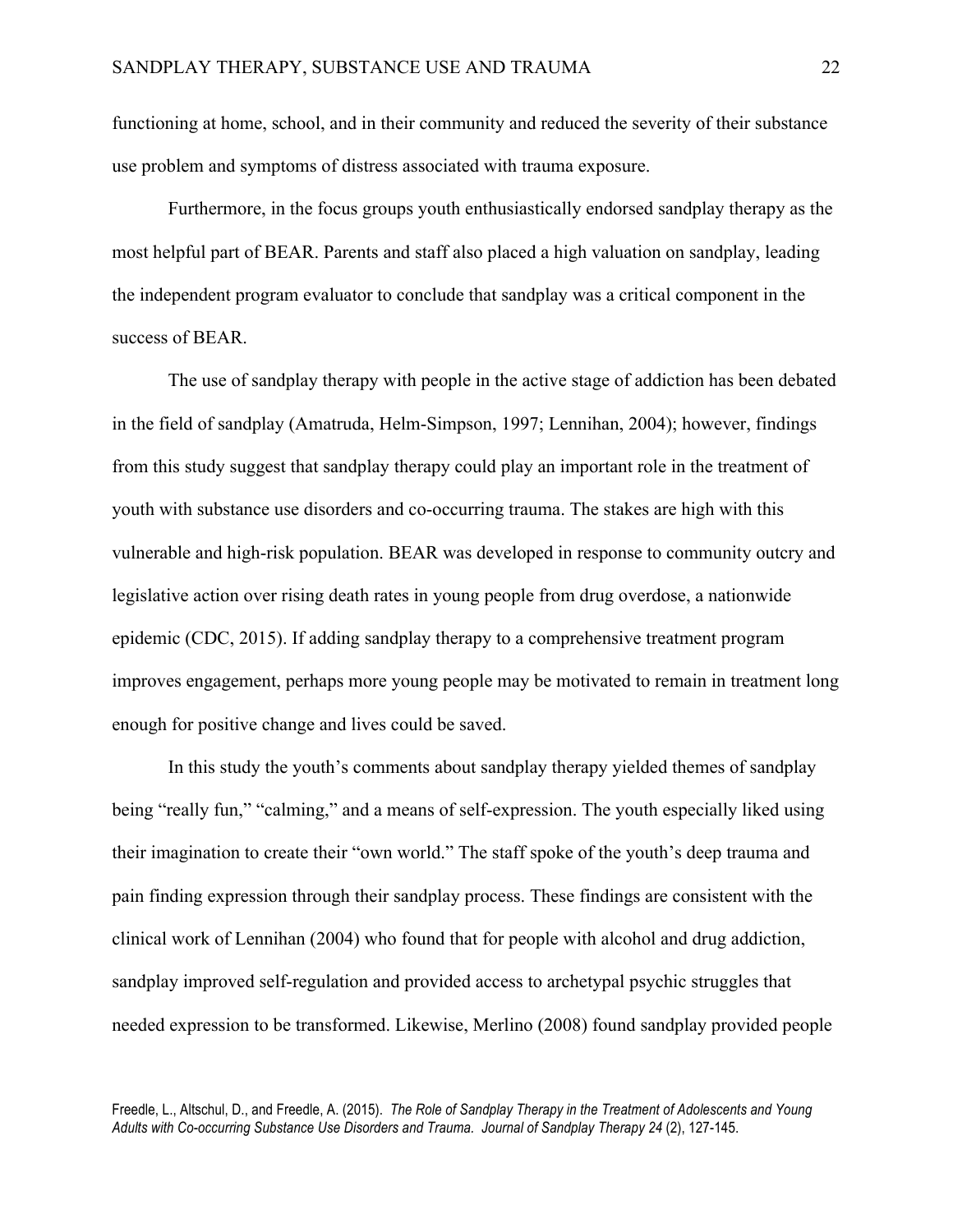with drug addiction an alternate means of expression of tremendous pain that played out as destruction of their bodies during their addiction.

Moreover, Freedle (2012) presented sandplay as a trauma-informed practice and described four aspects of sandplay particularly relevant in the treatment of trauma including relational safety, multi-sensory processing, symbolic expression of the trauma narrative, and facilitation of the self-healing response. There is growing attention to the neuroscience of sandplay therapy (Badenoch, 2010; Kallf, M., 2013; Freedle, 2013, 2014), particularly how sandplay heals trauma on a neurobiological and psychological level (Freedle, 2012, 2013, 2014). Perhaps sandplay therapy offered something of importance to the youth that calmed their nervous system and helped them to express and process their traumatic experiences in ways unavailable to them in other aspects of the treatment program.

What is evident from this small sample size is that sandplay therapy and the other modalities used in the BEAR program appear to have a significant effect size, similar to other successful and very successful therapies. Future research is needed to see if this effect can be replicated, and with more studies, larger sample size, and control group comparisons. The role of sandplay therapy in the context of comprehensive treatment approaches with clinically complex populations could be further explored by comparing models that include sandplay therapy such as BEAR with models that do not such as the Matrix Model.

This study shows that sandplay therapy appears to have a positive impact on youth with co-occurring substance use disorders and trauma. Clinicians and treatment programs may benefit from incorporating sandplay into their practice, especially with high-risk and vulnerable youth populations, including those prone to drop out of treatment.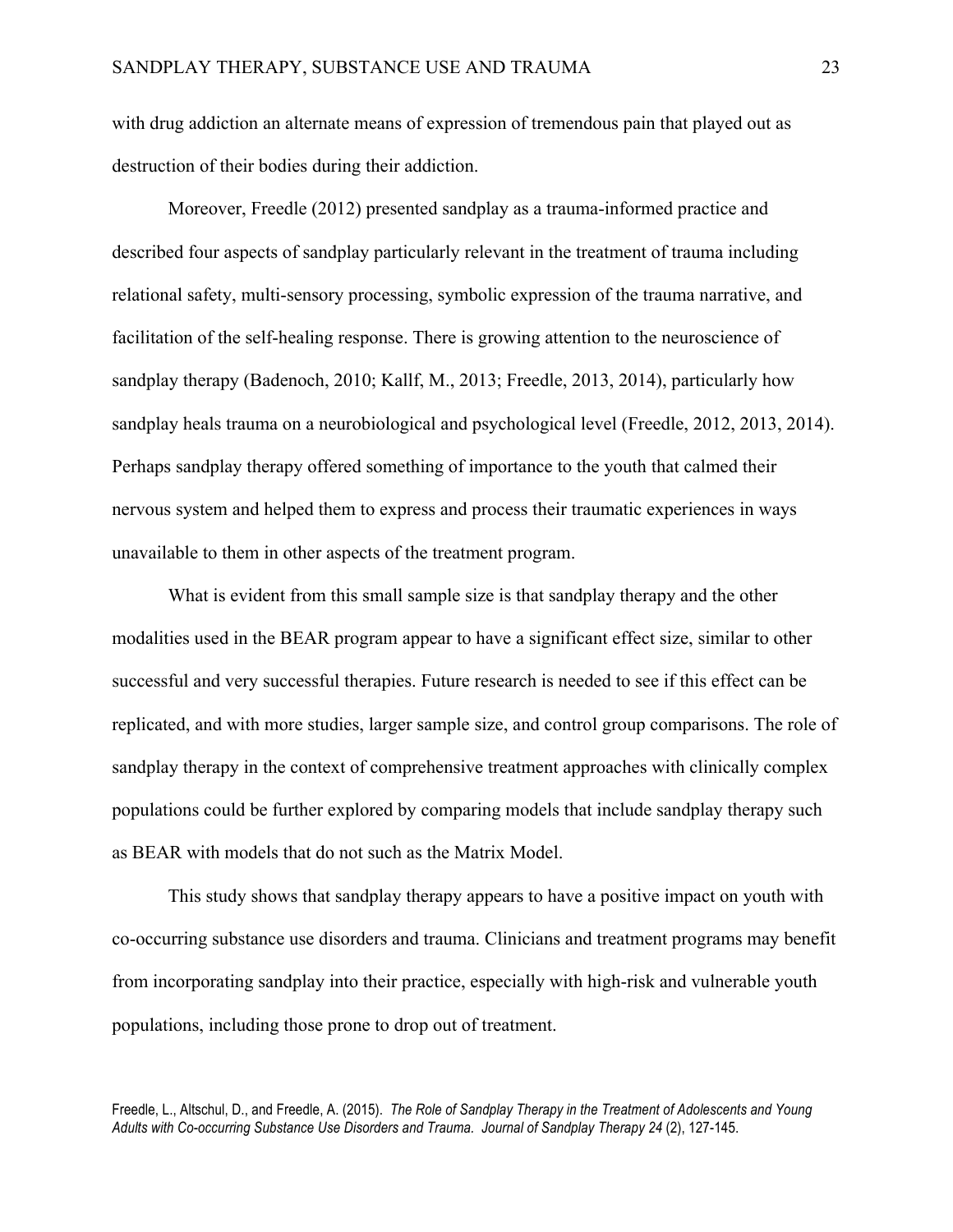# **References**

Amatruda, K. & Simpson, P.H. (1997). *Sandplay the sacred healing: A guide to symbolic process.* Taos, New Mexico: Trance, sand, dance press.

Badenoch, B. (2010). *The brain-wise therapist: A practical guide to interpersonal neurobiology*. New York: Norton.

Bujarski, S.J., Feldner, M.T., Lewis, S.F., Babson, K.A., Trainor, C.D., Leen-Feldner, E., Badour, C. L. & Bonn-Miller, M. O. (2012). Marijuana use among traumatic event-exposed adolescents: Posttraumatic stress symptom frequency predicts coping motivations for use. *Addictive Behavior, 37,* 53-59.

Burlingame, G.M., Wells, M.G., Lambert, M.J. & Cox, J.C. (2004). *Youth outcome questionnaire (Y-OQ)*. In M. E. Maruish (Ed.), the use of psychological testing for treatment planning and outcome assessment (3rd ed.,Vol. 2, pp. 235–274). Mahwah, NJ: Lawrence Erlbaum Associates.

Blumenthal, H., Blanchard, L., Feldner, M.T., Babson, K.A., Leen-Feldner, E.W. & Dixon, L. (2008). Traumatic event exposure, post-traumatic stress, and substance use among youth: A critical review of the empirical literature. *Current Psychiatry Reviews, 4,* 228-254.

Breslau, N., Davis, G. C. & Schultz, L. R. (2003). Posttraumatic stress disorder and the incidence of nicotine, alcohol, and other drug disorders in persons who have experienced trauma. *Archives of General Psychiatry, 60,* 289-294.

Center for disease control and prevention. (2014). *Youth Risk Behavior Surveillance System.* Retrieved from: http://www. cdc. gov/healthyyouth/alcoholdrug/

Center for disease control and prevention. (2015). *Injury prevention and control: Prescription drug overdose.* http://www.cdc.gov/drugoverdose/epidemic/index.html

Dube, S. R., Felitti, V. J., Dong, M., Chapman, D. P., Giles, W. H. & Anda, R. F. (2003). Childhood abuse, neglect, and household dysfunction and the risk of illicit drug use: The Adverse Childhood Experiences Study. *Pediatrics,*111 (3), 564-572.

Edwards, V. J., Holden, G. W., Felitti, V. J. & Anda, R. F. (2003). Relationship between multiple forms of childhood maltreatment and adult mental health in community respondents: Results from the adverse childhood experiences study. *American Journal of Psychiatry, 160*,1453-1460.

Felitti, V. J., Anda, R. F., Nordenberg, D., et al. (1998). Relationship of childhood abuse and household dysfunction to many of the leading causes of death in adults: The Adverse Childhood Experiences (ACE) Study. *American Journal of Preventive Medicine,14* (4), 245-258.

Freedle, L. R. (2007). Sandplay therapy with traumatic brain injured adults: An exploratory qualitative study. *Journal of Sandplay Therapy, 17* (2), 115-133.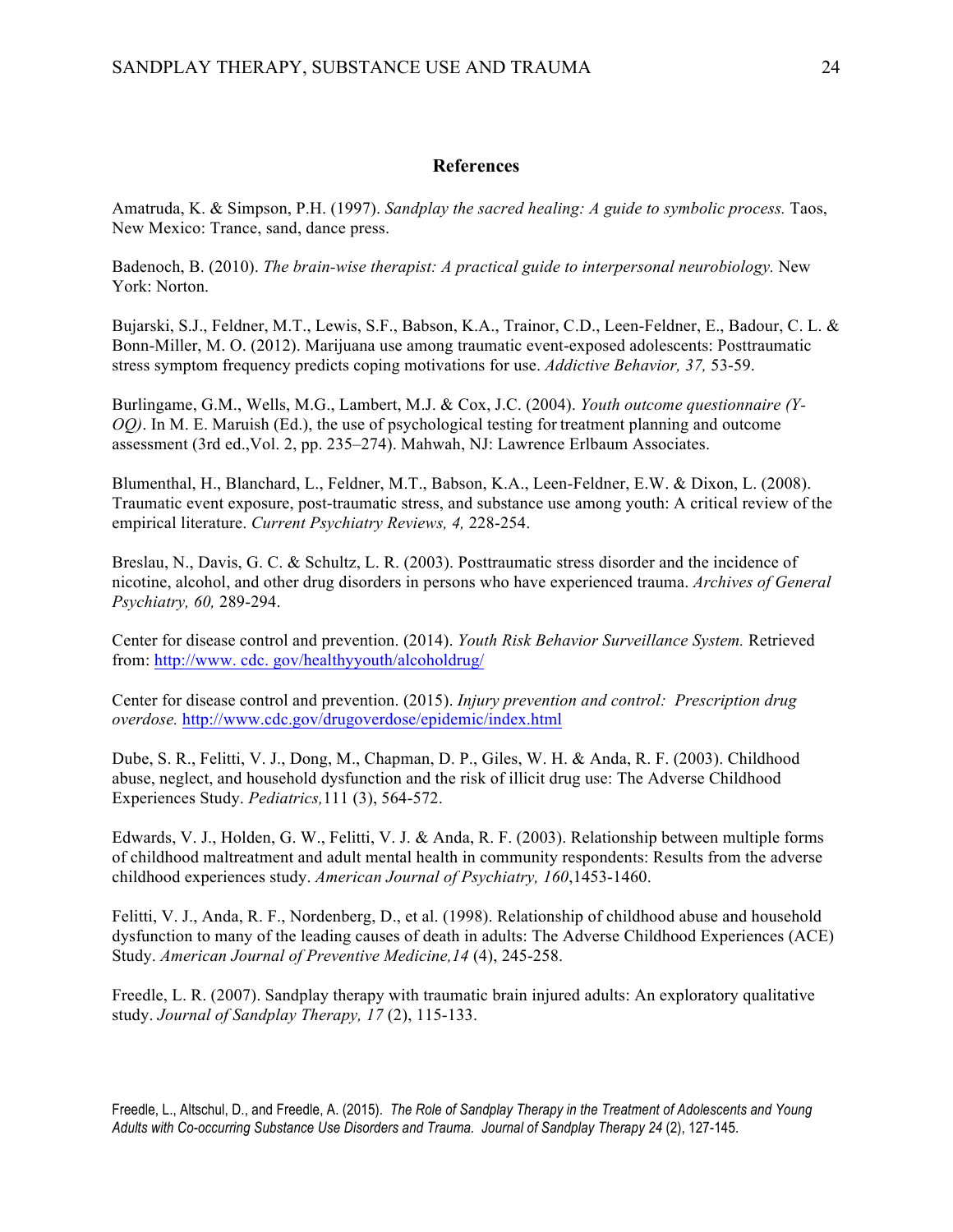# SANDPLAY THERAPY, SUBSTANCE USE AND TRAUMA 25

Freedle, L. R. (2012, May). *Sandplay and trauma-informed practice*. Presented at the Sandplay Therapists of America National Conference, Berkeley, CA.

Freedle, L. R. (2013, August). *The mosaic mask: Neural integration, trauma and sandplay.* Presented at the 22<sup>nd</sup> International Congress for Sandplay Therapy (ISST), Venice, Italy.

Freedle, L. R. (2014, June). *The Neurosequential Model of Therapeutics, sandplay, and traumatic grief: Somatosensory pathways to transformative healing.* Presented at the Neurosequential Model of Therapeutics (NMT™) Inaugural Symposium in Banff Center, Alberta, Canada.

Hodges, K. (1997). *CAFAS manual for training coordinators, clinical administrators and data managers.*  Ann Arbor, MI: Author.

Garald, E. L., Pettus-Davis, C. & Howard, M. O. (2013). Self-medication among traumatized youth: Structural equation modeling of pathways between trauma history, substance misuse and psychological distress. *Journal of Behavioral Medicine, 36,* 175-185.

Gass, M. A. & Gillis, L. H. (2010). Treating juveniles in a sex offender program using adventure based programming: A matched group design. *Journal of Child Sexual Abuse, 19* (1), 20-34.

Gass, M. A., Gillis, L. H. & Russell, K. (2012). *Adventure therapy: Theory, research and practice.* New York: Routledge Press.

Harper, N. & Russell, K. (2008). Family involvement and outcome in adolescent wilderness treatment: A mixed-methods evaluation. *International Journal of Child and Family Welfare, 1,* 19-36.

Jacobsen, L. K., Southwick, S. M. & Kosten, T. R. (2001). Substance use disorders in patients with posttraumatic stress disorder: A review of the literature. *American Journal of Psychiatry, 158* (8), 1184- 1190.

Jaycox, L. H., Ebener, P., Damesek, L. & Becker, K. (2004). Trauma exposure and retention in adolescent substance abuse treatment. *Journal of Traumatic Stress, 17* (2), 113-121.

Kalff, D. M. (1980). *A psychotherapeutic approach to the Psyche: Sandplay.* Sigo Press.

Kalff, M. (2013). Experience related case study: Like a masked ball. *Journal of Sandplay Therapy, 22* (2), 99-110.

Lambert, M. J., Kahler, M., Harmon, C., Burlingame, G. M. & Shimokawa, K. (2011). *Administration & scoring manual for the Outcome Questionnaire-45. 2*. Salt Lake City: OQ Measures.

Lennihan, L. (2004). Sandplay and addictions: Patterns of archetypal initiation. *Journal of Sandplay Therapy, 13* (2), 145-152.

Levine, P. (2010). *In an unspoken voice: How the body releases trauma and restores goodness*. Berkeley: North Atlanta Books.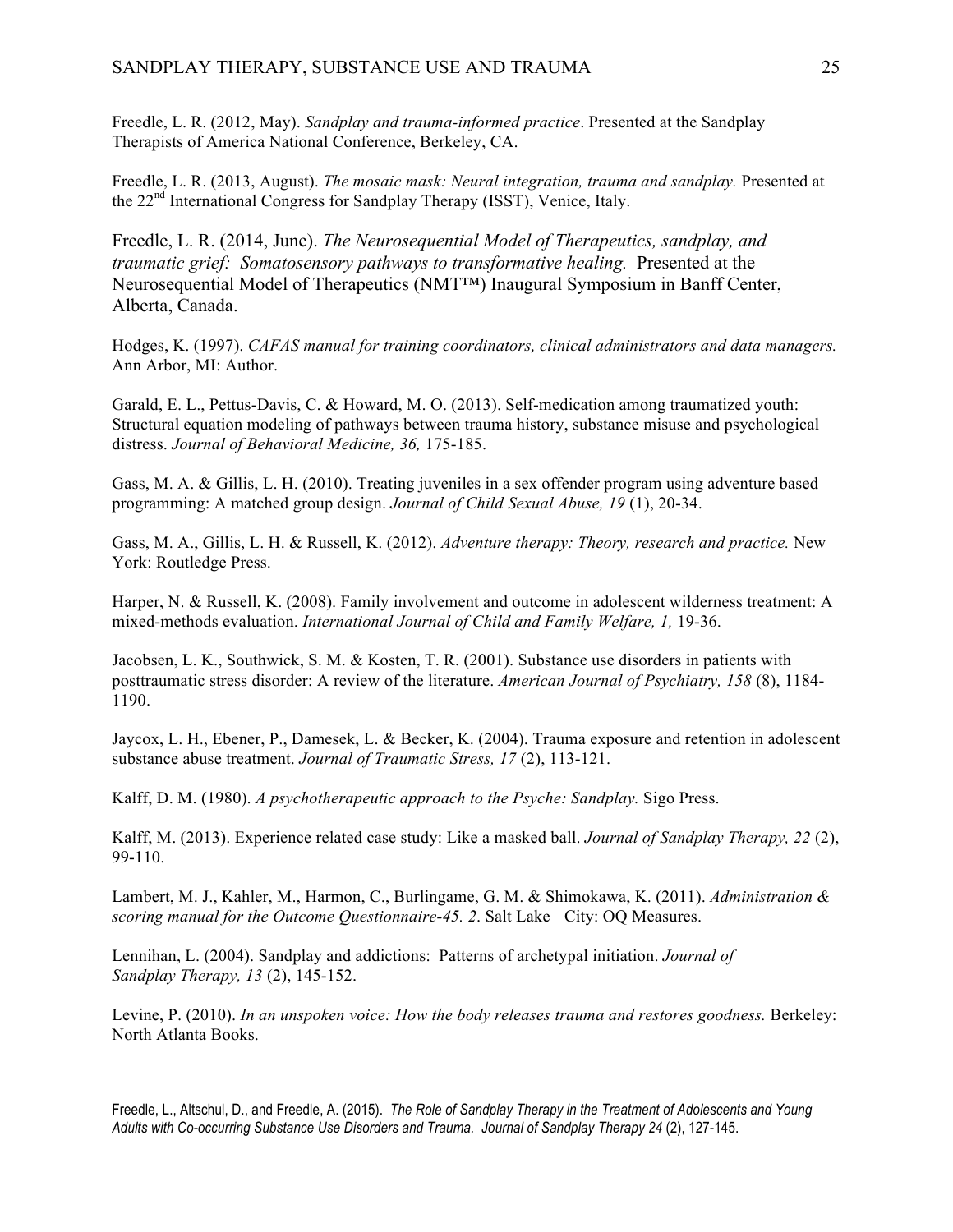Merlino, M. (2008). Hidden bodies and revealing sands: The body of drug addicts in sandplay therapy. *Journal of Sandplay Therapy, 17* (1), 31-47.

Miller, G. A. (1985, 1999). *The Substance Abuse Subtle Screening Inventory (SASSI) Manual, Second Edition*. Springville, IN: The SASSI Institute.

Perry, B. D. (2009). Examining child maltreatment through a neurodevelopmental lens: Clinical applications of the Neurosequential Model of Therapeutics. *Journal of Loss and Trauma, 14,* 240-255.

Rawson, R. A., Obert, J. L., McCann, M. J. & Ling, W. (2005). *The Matrix Model Intensive Outpatient Alcohol and Drug Treatment Program: a 16-week Individualized Program*. Center City, Minnesota: Hazelden.

Rawson, R. A., Shoptaw, S. J., Obert, J. L., McCann, M. J., Hasson, A. L., Marinelli-Casey, P.J., Brethen, P. R. & Ling, W. (1995). An intensive outpatient approach for cocaine abuse treatment: The Matrix model. *Journal of Substance Abuse Treatment, 12,* 117-127.

Rawson, R. A., Gonzales, R. & Brethen, P. (2002). Treatment of methamphetamine use disorders: an update. *Journal of Substance Abuse Treatment, 23*(2), 145-150.

Rawson, R. A. , Marinelli-Casey, P. , Anglin, D. M. , Dickow, A. , Frazier, Y. , Gallagher, C. , Galloway, G. P. , Herrell, J. , Huber, A. , McCann, M, J. , Obert, J. , Pennell, S. , Reiber, C. , Vandersloot, D. , Zweben, J. & the Methamphetamine Treatment Project Corporate Authors. (2004). A multi-site comparison of psychological approaches for the treatment of methamphetamine dependence. *Addiction, 99,* 708-717.

Ridge, N, W., Warren, J. S., Burlingame, G. M., Wells, M. G. & Tumblin, K. M. (2009). Reliability and validity of the youth outcome questionnaire self-report. *Journal of Clinical Psychology, 65* (10), 1115- 1126.

Ross, S. (2003). The therapeutic effects of an adventure challenge program on the personal empowerment of women survivors of sexual trauma. *The Journal of Experiential Education*, *25* (3), 350- 361.

Roussos, A., Goenjian, A. K., Steinberg, A. M., Sotiropoulou, C., Kakai, M., Kabakos, C., Karagianni, S. & Manouras, V. (2005). Posttraumatic stress and depressive reactions among children and adolescents after the 1999 earthquake in Ano Liosia, Greece. *The American Journal of Psychiatry, 162* (3), 530-537.

Senate Memorial 56, New Mexico Behavioral Health Collaborative, Opioid Dependence Core Group. (2011). Adolescent Opioid Addiction Treatment Study. Retrieved from: http://www.nmlegis.gov/lcs/handouts/LHHS%20110211%20Adolescent%20Opioid%20Addiction%20Tr eatment%20Study%20by%20the%20NM%20Behavorial%20Health%20Collaborative%20Opiod%20Dep endence%20Core%20Group.pdf

Schore, A. N. (2001). The effects of relational trauma on right brain development, affect regulation, and infant mental health. *Infant Mental Health Journal, 22,* 201-269.

Schore, A. N. (2014). The right brain is dominant in psychotherapy. *Psychotherapy, 51* (3), 388-97.